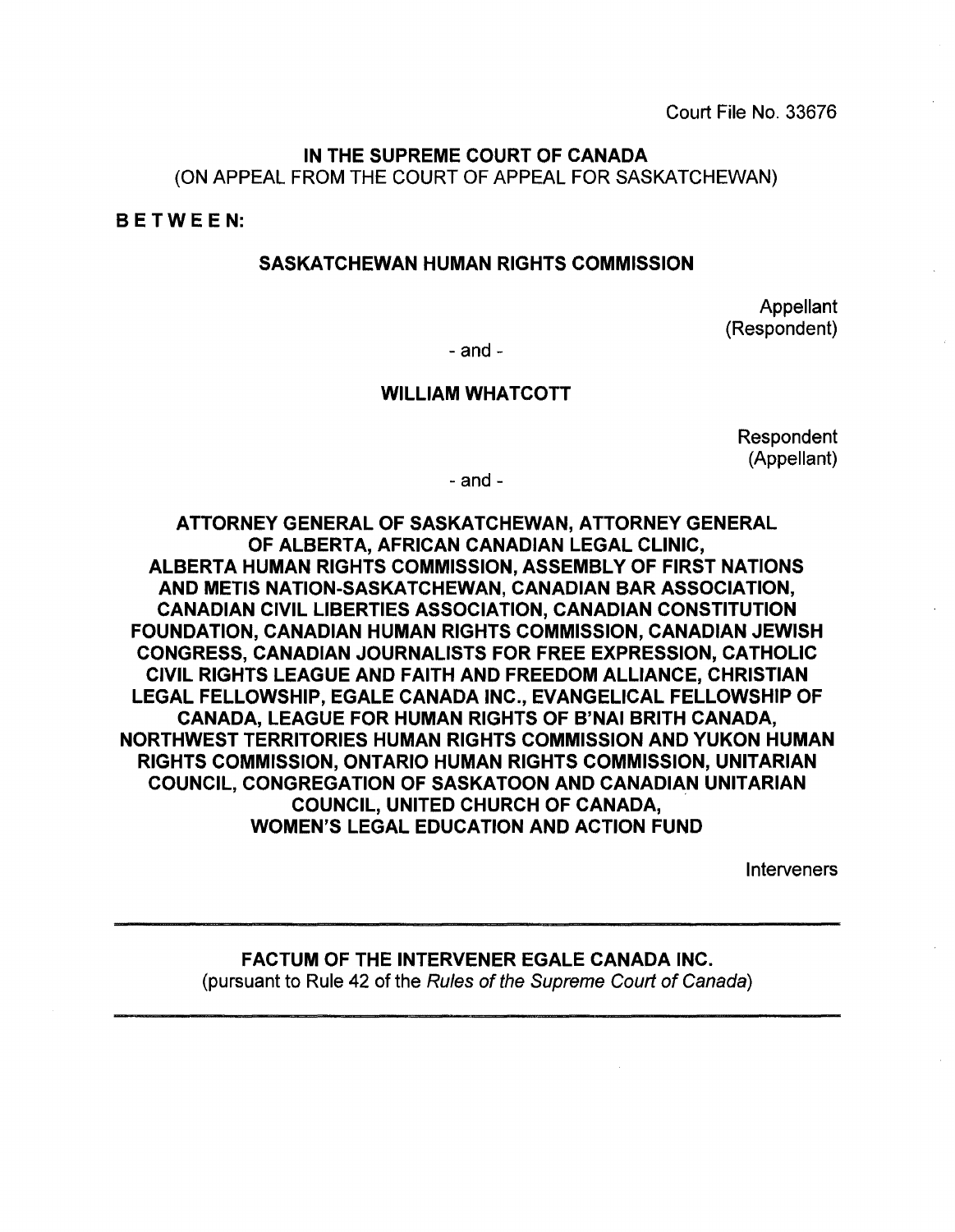### Sack Goldblatt Mitchell LLP

1100-20 Dundas Street West Toronto ON M5G 2G8

#### Cynthia Petersen Christine Davies

Phone: 416-977-6070 Fax: 416-591-7333 Email: cpetersen@sgmlaw.com cdavies@sgmlaw.com

Counsel for the Intervener Egale Canada Inc.

TO: The Registrar Supreme Court of Canada

### AND TO:

Scharfstein Gibbings Walen & Fisher LLP 500, 111 Second Avenue South Saskatoon SK S7K 1K6

Grant J. Scharfstein, Q.C. Deidre L. Aldcorn Janice E. Gingell Phone: 306-653-2838 Fax: 306-652-4747 Email: gscharfstein@scharfsteinlaw.com

Counsel for the Appellant Saskatchewan Human Rights Commission

# Nimegeers, Schuck, Wormsbecker & Bobbit

319 Souris Avenue NE, Box 8 Weyburn SK S4H 2J8

### Thomas A. Schuck John Carpay Phone: 306-842-4654

Fax: 306-842-0522 Email: tschuck@nswb.com

Counsel for the Respondent William Whatcott

### Sack Goldblatt Mitchell LLP

500-30 Metcalfe Street Ottawa ON K1P 5L4

### Kelly Doctor

Phone: 613-482-2464 Fax: 613-235-3041 Email: kdoctor@sgmlaw.com

Agent for the Intervener Egale Canada Inc.

McMillan LLP 50 O'Connor Street, Suite 300 Ottawa ON K1P 6L2

### Eugene Meehan, Q.C.

Phone: 613-232-7171 Fax: 613-231-3191 Email: eugene.meehan@mcmillan.ca

Agent for the Appellant Saskatchewan Human Rights Commission

Vincent Dagenais Gibson LLP 325 Dalhousie Street, Suite 600 Ottawa ON K1N 7G2

### Jérémie Fournier

Phone: 613-241-2701, Ext. 246 Fax: 613-241-2599 Email: jeremie.fournier@vdg.ca

Agent for the Respondent William Whatcott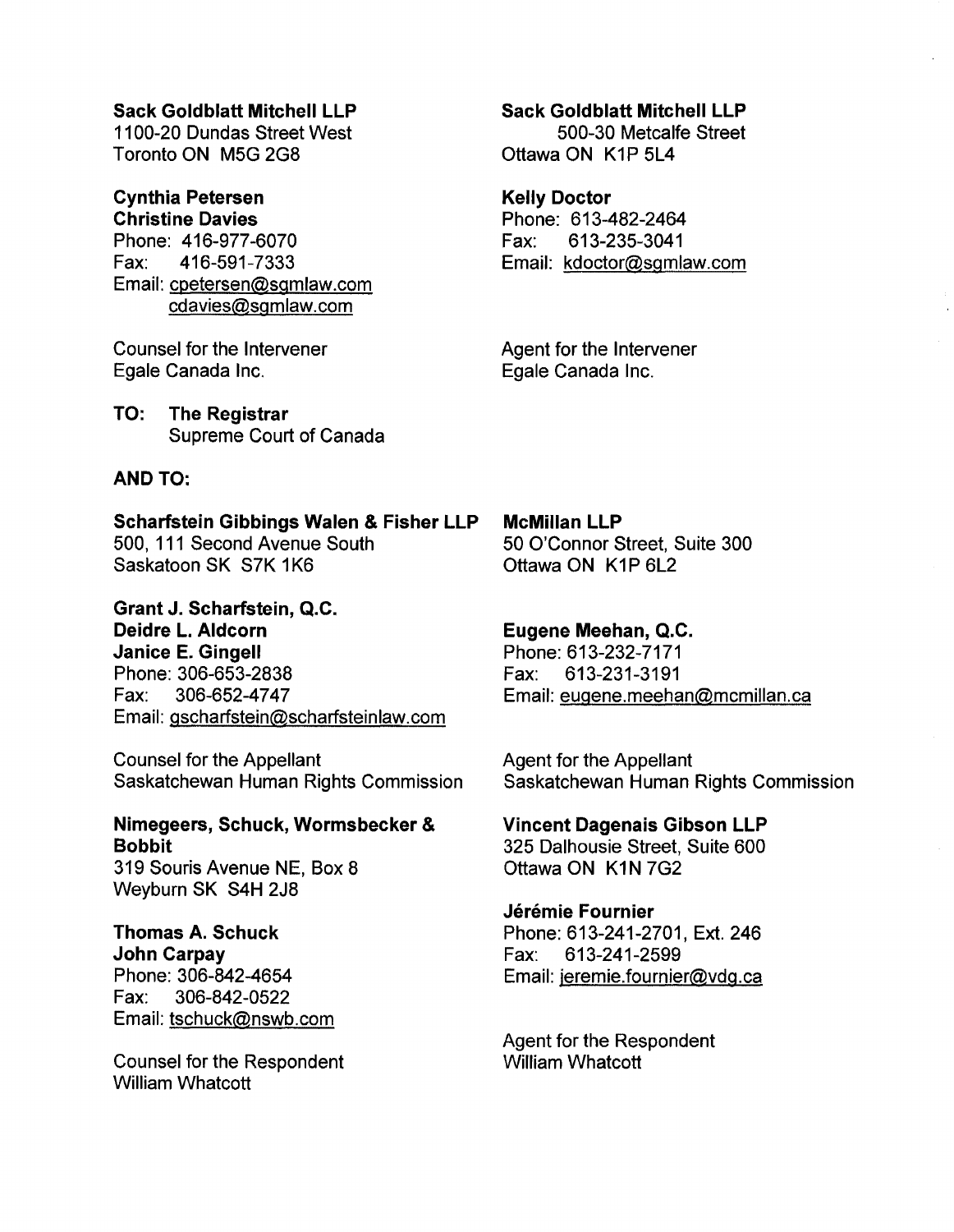### Attorney General for Saskatchewan

Constitutional Law Branch 800-1874 Scarth Street, P.O. Box 7129 Regina SK S4P 4B3

### J. Thomson Irvine

Phone: 306-787-6307 Fax: 306-787-9111 Email: tom.irvine@justice.gc.ca

Counsel for the Intervener Attorney General of Saskatchewan

# Osler, Hoskin & Harcourt LLP

P.O. Box 50 1 First Canadian Place Toronto ON M5Z 1B8

Mark A. Gelowitz Jason MacLean Phone: 416-862-4743 Fax: 416-862-6666 Email: mgelowitz@osler.com jmaclean@osler.com

Counsel for the Intervener Canadian Constitution Foundation

## Paliare, Roland, Rosenberg, Rothstein LLP

501-250 University Avenue Toronto ON M5H 3E5

### Andrew K. Lokan Jodi Martin

Phone: 416-646-4300 Fax: 416-646-4301 Email: andrew.lokan@paliareroland.com jodi.martin@paliareroland.com

Counsel for the Intervener Canadian Civil Liberties Association

### Gowling Lafleur Henderson LLP

2600-160 Elgin Street P.O. Box 466, Station D Ottawa ON K1P 1C3

### Henry S. Brown, Q.C.

Phone: 613-233-1781 Fax: 613-788-3433 Email: henry.brown@gowlings.com

Agent for the Intervener Attorney General of Saskatchewan

### Osler, Hoskin & Harcourt LLP

340 Albert Street Suite 1900 Ottawa ON K1R 7Y6

### Patricia J. Wilson

Phone: 613-787-1009 Fax: 613-235-2867 Email: pwilson@osler.com

Agent for the Intervener Canadian Constitution Foundation

### Gowling Lafleur Henderson LLP

2600-160 Elgin Street P.O. Box 466, Station D Ottawa ON K1P 1C3

### Henry S. Brown, Q.C.

Phone: 613-233-1781 Fax: 613-788-3433 Email: henry.brown@gowlings.com

Agent for the Intervener Canadian Civil Liberties Association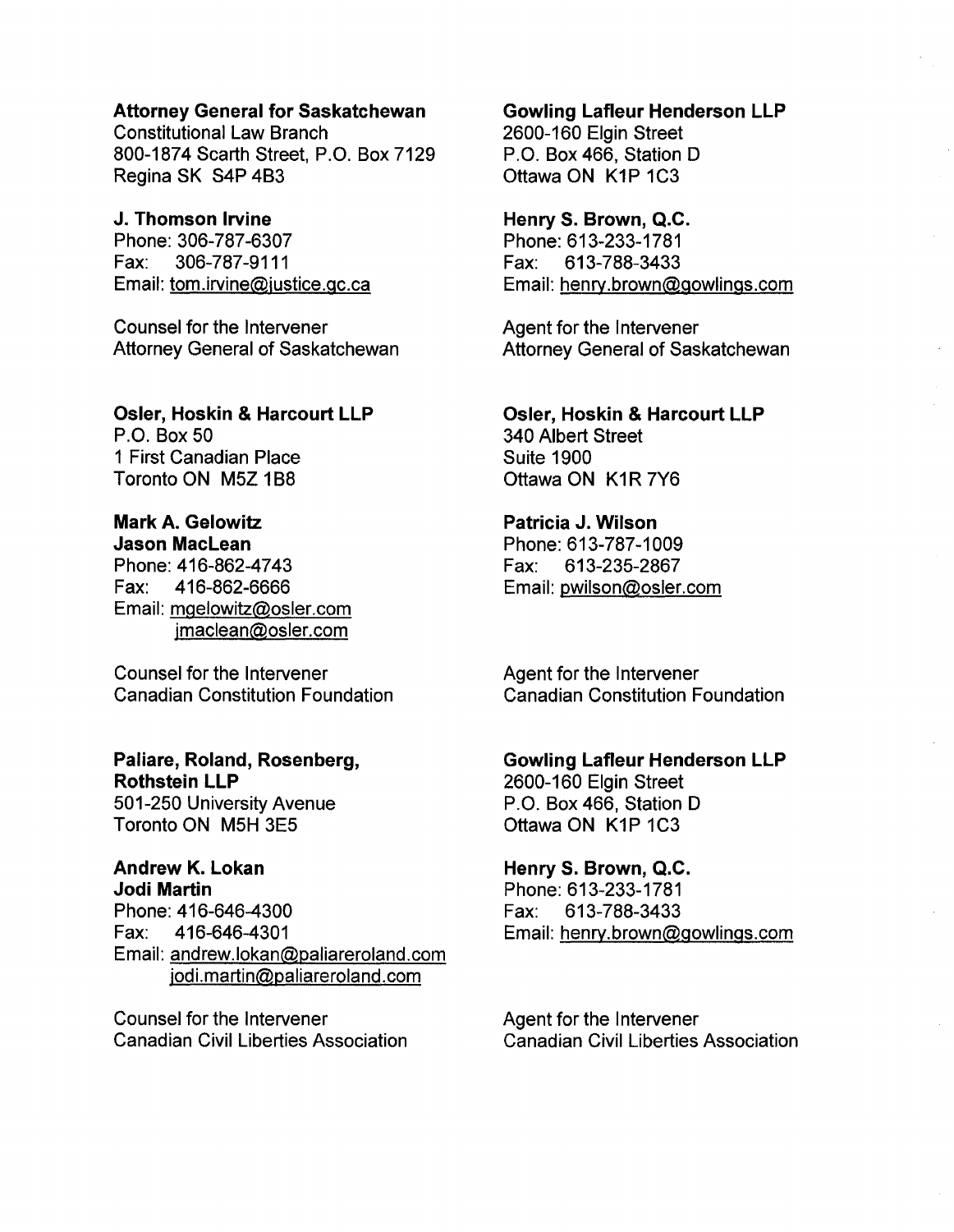### Attorney General of Alberta

 $9833 - 109$  Street 4<sup>th</sup> Floor Edmonton, AB T5J 3S8

### David N. Kamal

Phone: 780-427-4418 Fax: 780-425-0307 Email: david.kamal@gov.ab.ca

Counsel for the Intervener Attorney General of Alberta

### Canadian Human Rights Commission

344 Slater Street Canada Building, 9<sup>th</sup> Floor Ottawa ON K1A 1E1

### Philippe Dufresne

Brian Smith

Phone: 613-943-9162 Fax: 613-993-3089 Email: philippe.dufresne@chrc-ccdp.ca brian.smith@chrc-ccdp.ca

Counsel for the Intervener Canadian Human Rights Commission

#### Alberta Human Rights Commission

No. 800 Standard Life Centre 10405 Jasper Avenue Edmonton AB T5J 4R7

#### Audrey Dean

Phone: 780-427-3116 Fax: 780-422-3563 Email: audrey.dean@gov.ab.ca

Counsel for the Intervener Alberta Human Rights Commission

### Gowling Lafleur Henderson LLP

2600-160 Elgin Street P.O. Box 466, Station D Ottawa ON K1P 1C3

### Henry S. Brown, Q.C.

Phone: 613-233-1781 Fax: 613-788-3433 Email: henrv.brown@gowlings.com

Agent for the Intervener Attorney General of Alberta

#### Gowling Lafleur Henderson LLP

2600-160 Elgin Street P.O. Box 466, Station D Ottawa ON K1P 1C3

#### Henry S. Brown, Q.C.

Phone: 613-233-1781 Fax: 613-788-3433 Email: henry.brown@gowlings.com

Agent for the Intervener Alberta Human Rights Commission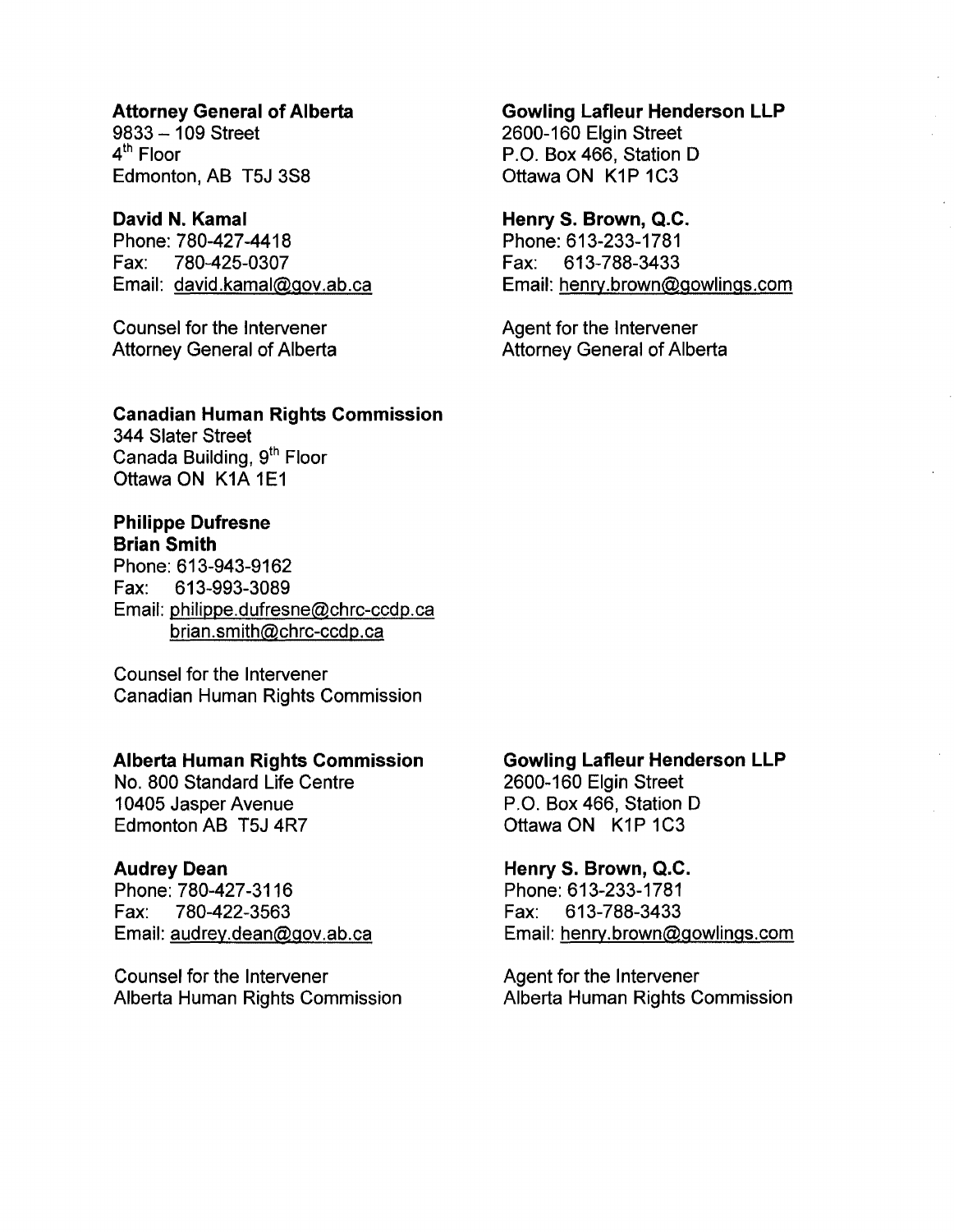### Ontario Human Rights Commission

Public Interest Inquiries Branches 180 Dundas Street West, 8<sup>th</sup> Floor Toronto ON M7A 2R9

#### Reema Khawja Tony Griffin

Phone: 416-326-9870<br>Fax: 416-326-9867 Fax: 416-326-9867 Email: reema.khawja@ohrc.on.ca christine.elbaramawi@ohrc.on.ca tony.griffin@ohrc.on.ca

Counsel for the Intervener Ontario Human Rights Commission

Lerners LLP 130 Adelaide Street West, Suite 2400 Toronto ON M5H 3P5

Mark J. Freiman Phone: 416-601-2370 Fax: 416-867 -2453 Email: mfreiman@lerners.ca

Counsel for the Intervener Canadian Jewish Congress

### Fasken Martineau Dumoulin LLP

3400-350 7<sup>th</sup> Avenue SW Calgary AB T2P 3N9

### Arif Chowdhury

Phone: 403-261-5379 Fax: 403-261-5351 Email: achowdhury@fasken.com

Counsel for the Intervener Unitarian Congregation of Saskatoon and Canadian Unitarian Council

### Gowling Lafleur Henderson LLP

2600-160 Elgin Street P.O. Box 466, Station D Ottawa ON K1P 1C3

### Brian A. Crane, Q.C.

Phone: 613-233-1781 Fax: 613-563-9869 Email: brian.crane@gowlings.com

Agent for the Intervener Ontario Human Rights Commission

Blake, Cassels & Graydon LLP

45 O'Connor Street, 20<sup>th</sup> Floor Ottawa ON K1P 1A4

Nancy K. Brooks

Phone: 613-788-2200 Fax: 613-788-2247 Email: nancy.brooks@blakes.com

Agent for the Intervener Canadian Jewish Congress

Fasken Martineau Dumoulim LLP 1300-55 Metcalfe Street

Ottawa ON K1P 6L5

Stephen B. Acker Phone: 613-236-3882 Fax: 613-230-6423 Email: sacker@fasken.com

Agent for the Intervener Unitarian Congregation of Saskatoon and Canadian Unitarian Council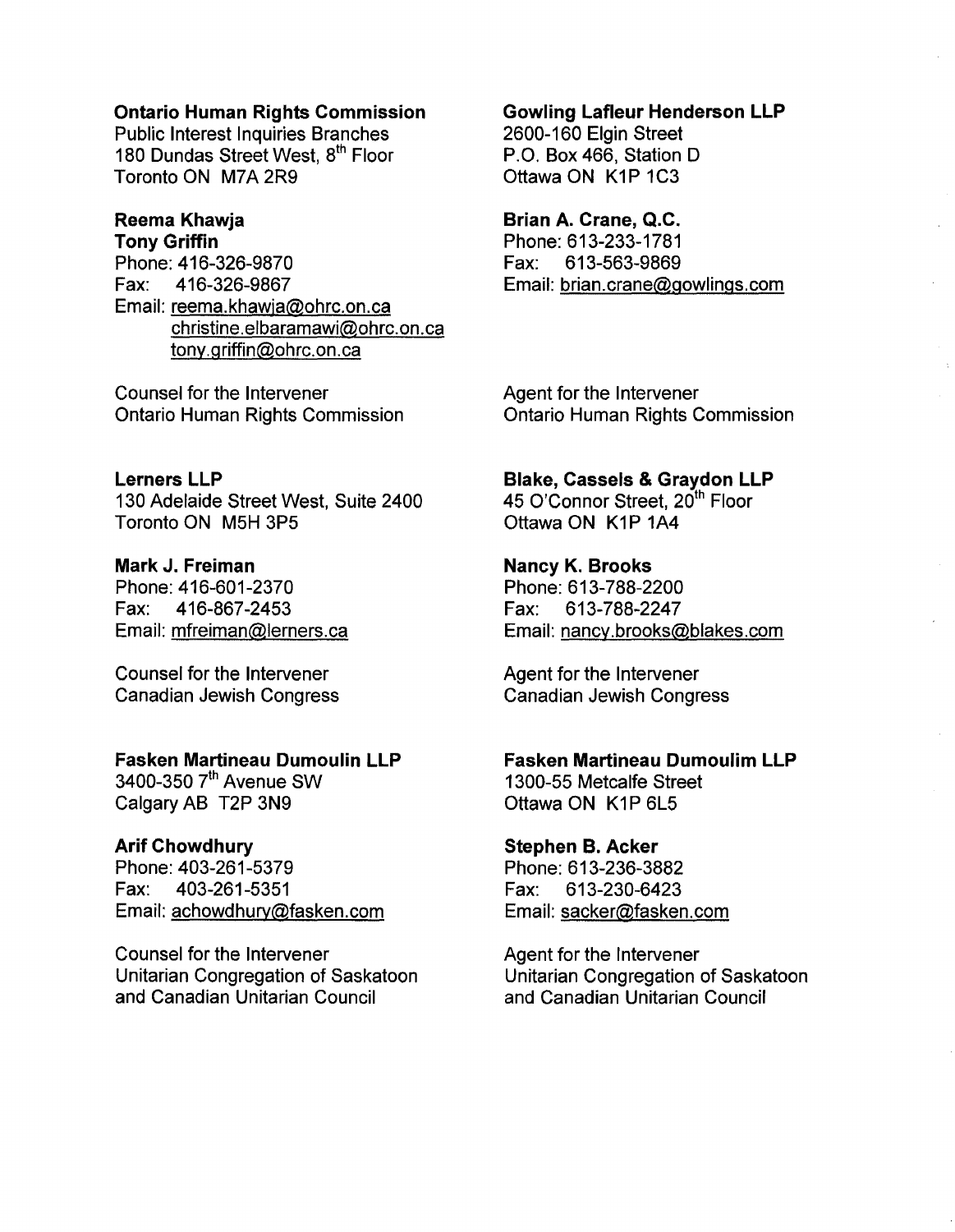### Women's Legal Education and Action Fund

703-60 St. Clair Avenue East Toronto ON M4T 1N5

#### Joanna L. Birenbaum Jo-Ann R. Kolmes

Phone: 416-595-7170 Ext. 223 Fax: 416-595-7191 Email: j.birenbaum@leaf.ca jkolmes@ikolmes.ca kmahoney@ucalgary.ca

Counsel for the Intervener Women's Legal Education and Action Fund

### Stockwoods LLP

77 King Street West, Suite 4130 P.O. Box 140, Toronto-Dominion Centre Toronto ON M5K 1H1

# M. Phillip Tunley

Paul Jonathan Saguil Phone: 416-593-7200 Fax: 416-593-9345 Email: philt@stockwoods.ca pauls@stockwoods.ca

Counsel for the Intervener Canadian Journalists for Free Expression

### Canadian Bar Association

225 Vaughan Street, Suite 602 Winnipeg MB R3C 1T7

### David Matas

Phone: 204-944-1831 Fax: 204-942-1494 Email: dmatas@mts.net

Counsel for the Intervener Canadian Bar Association

### Borden Ladner Gervais LLP

1100-100 Queen Street Ottawa ON K1P 1J9

### Nadia Effendi

Phone: 613-787-3562 Fax: 613-230-8842 Email: neffendi@blg.com cchristie@blg.com

Agent for the Intervener Women's Legal Education and Action Fund

Cavanagh Williams Conway Baxter LLP 401-1111 Prince of Wales Drive Ottawa ON K2C 3T2

### Colin S. Baxter

Phone: 613-569-8558 Fax: 613-569-8668 Email: cbaxter@cwcb--Iaw.com

Agent for the Intervener Canadian Journalists for Free Expression

Gowling Lafleur Henderson LLP 2600-160 Elgin Street P.O. Box 466, Station D Ottawa ON K1P 1C3

Henry S. Brown, Q.C. Phone: 613-233-1781 Fax: 613-788-3433 Email: henry.brown@gowlings.com

Agent for the Intervener Canadian Bar Association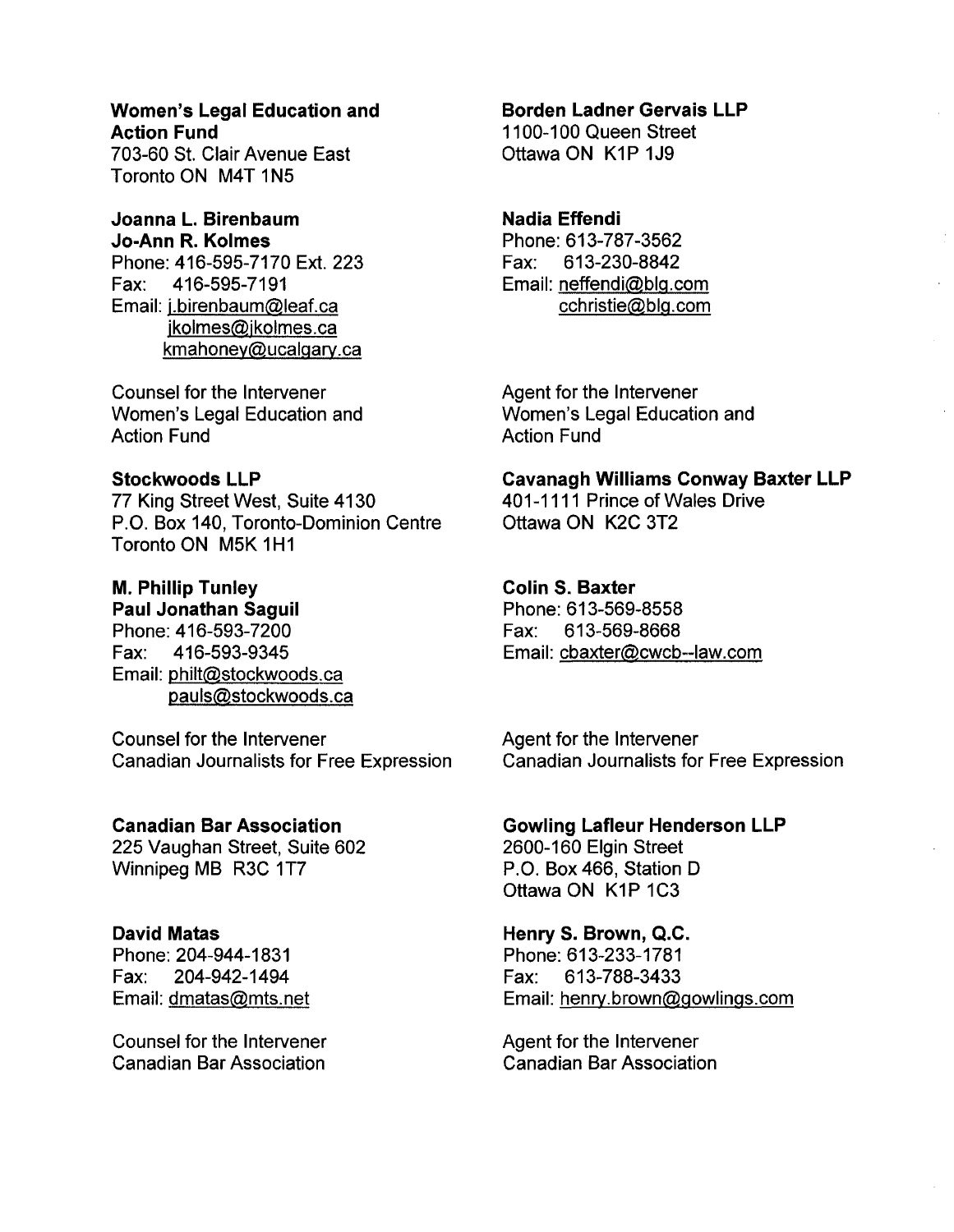#### MacPherson Leslie Tyerman LLP

1500-410 22<sup>nd</sup> Street East Saskatoon SK S7K 5T6

# Shaunt Parthev, Q.C. Ashley M. Smith

Phone: 306-975~71 00 Fax: 306-975-7145 Email: sparthev@mlt.com asmith@mlt.com

Counsel for the Interveners Northwest Territories Human Rights Commission and Yukon Human Rights Commission

### Bennett Jones LLP

3400 One First Canadian Place P.O. Box 130 Toronto ON M4X 1A4

### Robert W. Staley

Derek J. Bell Rajan K. Agarwal Phone: 416-863-1200 Fax: 416-863-1216 Email: staleyr@bennettjones.com belld@bennettjones.com agarwalr@bennettjones.com

Counsel for the Intervener Christian Legal Fellowship

Dale, Streiman & Kurz 480 Main Street North Brampton ON L6V 1P8

### Marvin Kurz

Phone: 905-455-7300 Fax: 905-455-5848 Email: mkurz@dsklaw.com

Counsel for the Intervener League for Human Rights of B'nai Brith Canada

### McMillan LLP

300-50 O'Connor Street Ottawa ON K1P 6L2

### Eugene Meehan, Q.C.

Phone: 613-232-7171 Fax: 613-231-3191 Email: eugene.meehan@mcmillan.ca

Agent for the Interveners Northwest Territories Human Rights Commission and Yukon Human Rights Commission

### Bennett Jones LLP

1900-45 O'Connor Street Ottawa ON K1P 1A4

### Sheridan Scott

Phone: 613-683-2302 Fax: 613-683-2323 Email: scotts@bennettjones.com

Agent for the Intervener Christian Legal Fellowship

Gowling Lafleur Henderson LLP 2600-160 Elgin Street P.O. Box 466, Station D Ottawa ON K1P 1C3

Henry S. Brown, Q.C. Phone: 613-233-1781 Fax: 613-788-3433 Email: henrv.brown@gowlings.com

Agent for the Intervener League for Human Rights of B'nai Brith Canada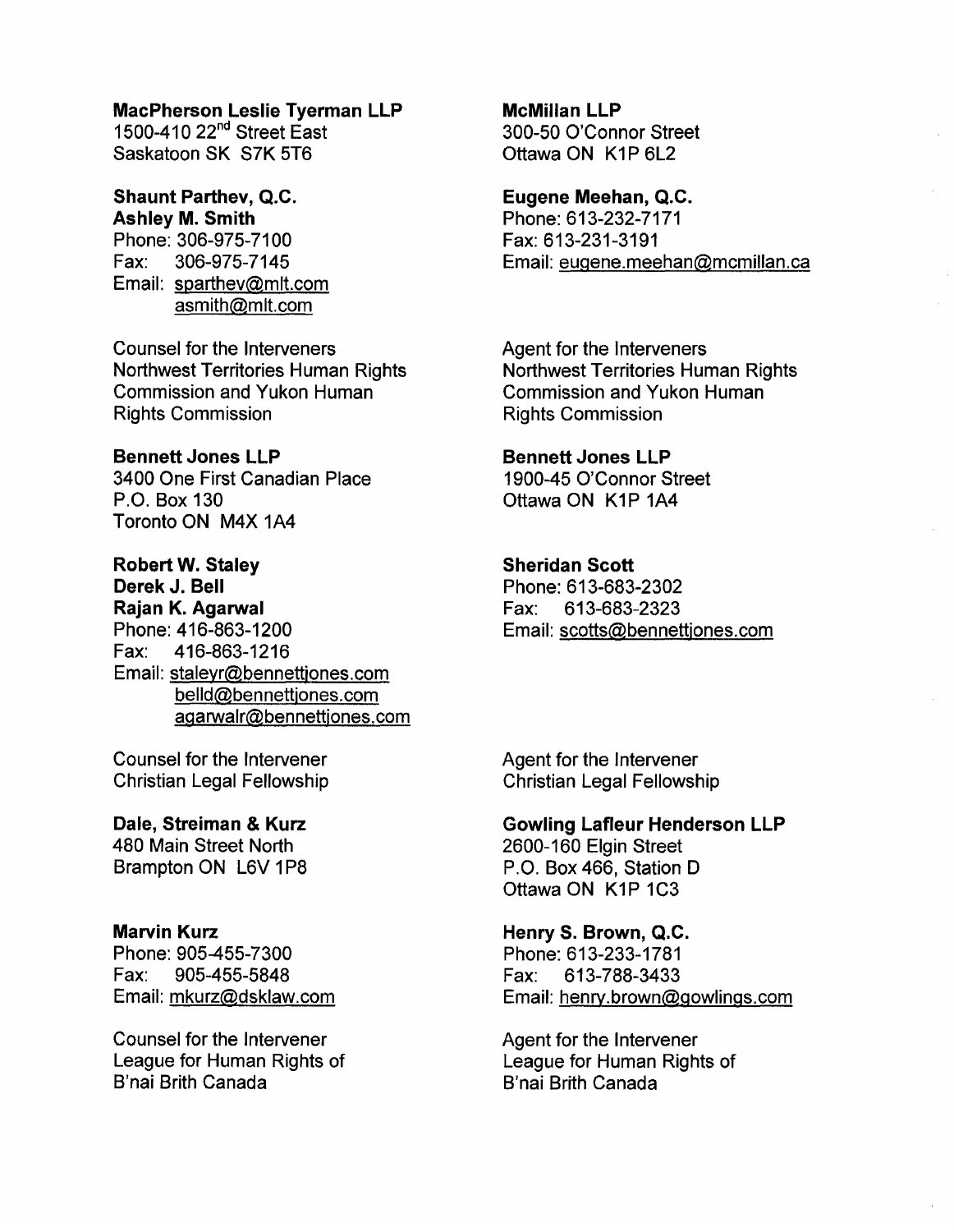#### Evangelical Fellowship of Canada

130 Albert Street, Suite 1810 Ottawa ON K1P 5G4

Donald E. L. Hutchinson Phone: 613-233-9868 Ext. 330 Fax: 613-233-0301 Email: hutchd@efc-canada.com

Counsel for the Intervener Evangelical Fellowship of Canada

Symes & Street 133 Lowther Avenue Toronto ON M4T 1N5

### Beth Symes Ben Millard

Phone: 416-920-3030 Fax: 416-920-3033 Email: symes@symesandstreet.com millard@symesandstree.com

Counsel for the Intervener United Church of Canada

### McKercher LLP

374 Third Avenue South Saskatoon SK S7K 1M5

### David M.A. Stack

Phone: 306-653-2000 Fax: 306-653-2669 Email: d.stack@mckercher.ca

Counsel for the Interveners Assembly of First Nations, Federation of Saskatchewan Indian Nations and Métis Nation-Saskatchewan Borden Ladner Gervais LLP 1100-100 Queen Street

Ottawa ON K1P 1J9

### Nadia Effendi

Phone: 613-787-3562 Fax: 613-230-8842 Email: neffendi@blg.com

Agent for the Intervener United Church of Canada

### Gowling Lafleur Henderson LLP

2600-160 Elgin Street P.O. Box 466, Station D Ottawa ON K1P 1C3

Henry S. Brown, Q.C. Phone: 613-233-1781 Fax: 613-788-3433 Email: henrv.brown@gowlings.com

Agent for the Interveners Assembly of First Nations, Federation of Saskatchewan Indian Nations and Metis Nation-Saskatchewan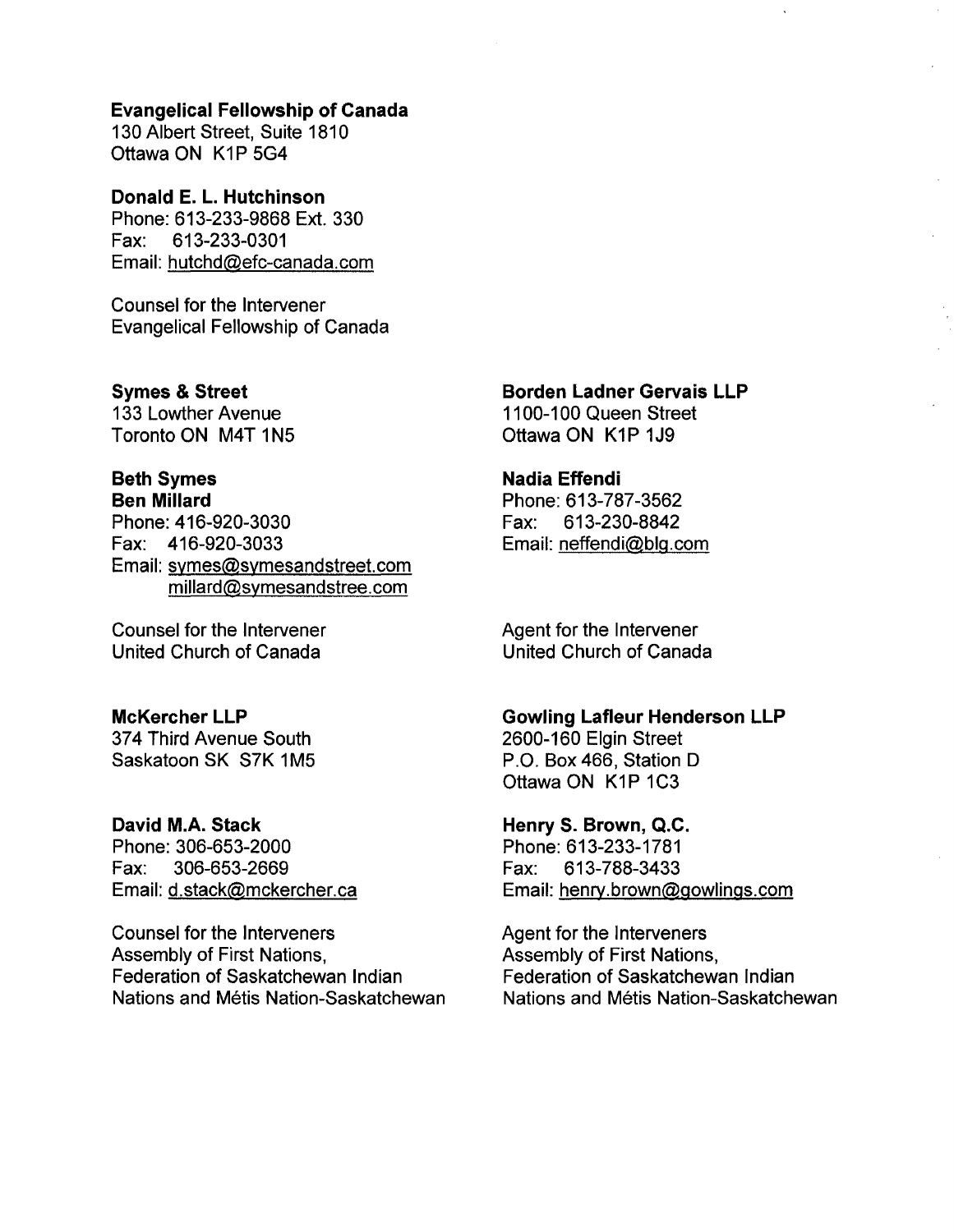### Bull Housser & Tupper LLP

3000-1055 West Georgia Street Vancouver BC V6E 3R3

# Ryan D. W. Dalziel

Erica J. Toews Phone: 604-687-6576 Fax: 604-641-4949 Email: rdd@bht.com ejt@bht.com

Counsel for the Intervener Catholic Civil Rights League and Faith and Freedom Alliance

### African Canadian Legal Clinic

18 King Street East Suite 901 Toronto ON M5C 1C4

# Sunil Gurmukh

Moya Teklu Phone: 416-214-4747 Ext: 26 Fax: 416-214-4748 Email: gurmuks@lao.on.ca

Counsel for the Intervener African Canadian Legal Clinic

### Gowling Lafleur Henderson LLP

2600-160 Elgin Street P.O. Box 466, Station D Ottawa ON K1R 7Y6

### Brian A. Crane, Q.C.

Phone: 613-786-0107 Fax: 613-788-3500 Email: brian.crane@gowlings.com

Agent for the Intervener Catholic Civil Rights League and Faith and Freedom Alliance

### South Ottawa Community Legal **Services** 406 - 1355 Bank Street

Ottawa ON K1H 8K7

### Gary Stein

Phone: 613-733-0140 Fax: 613-733-0401 Email: steing@lao.on.ca

Agent for the Intervener Afridan Canadian Legal Clinic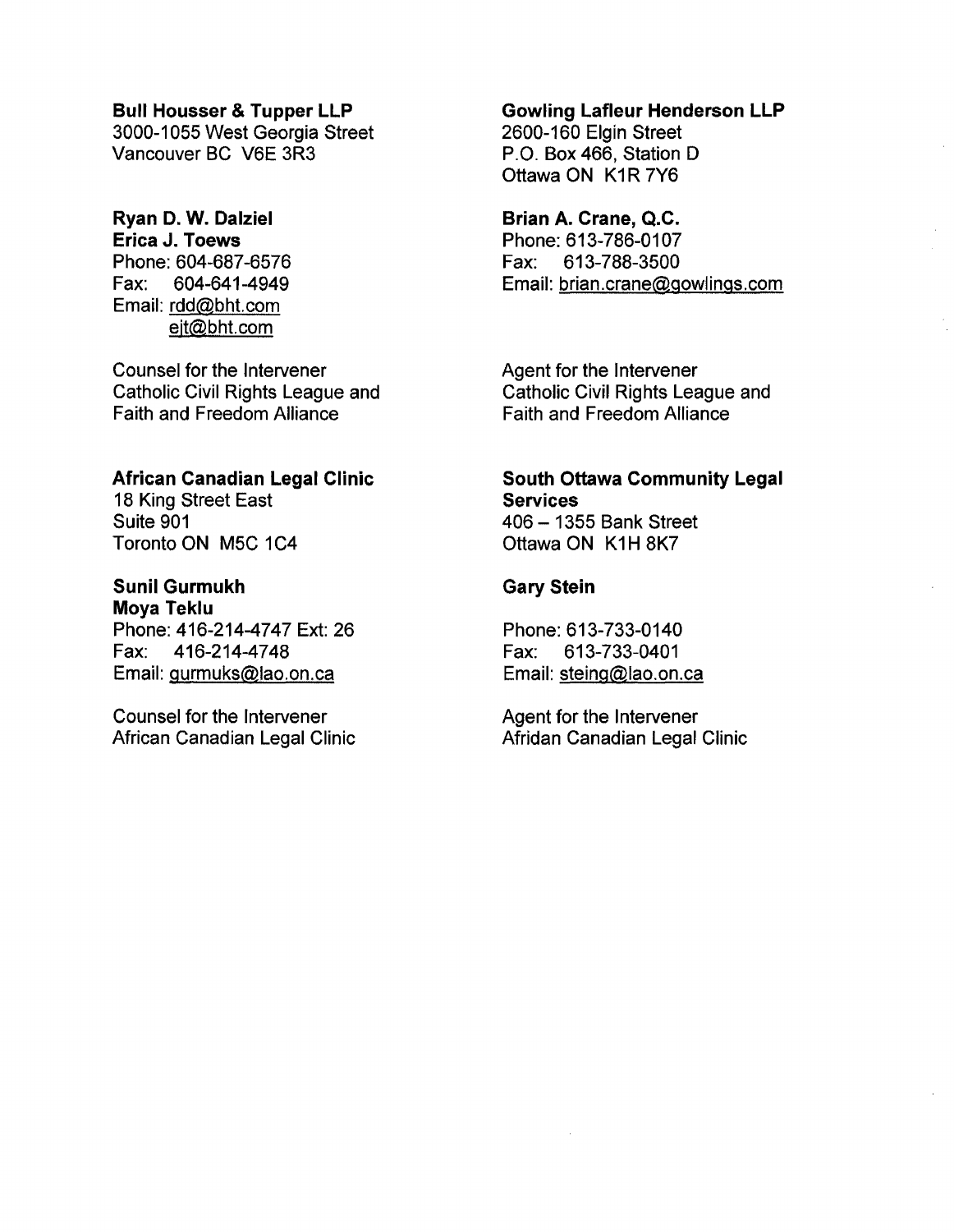# **TABLE OF CONTENTS**

| <b>DESCRIPTION</b>                                   | Page No. |
|------------------------------------------------------|----------|
| <b>PART I – Overview of Egale's Position</b>         |          |
| <b>PART II – Statement of Position on the Issues</b> |          |
| <b>PART III - Egale's Arguments</b>                  |          |
| PARTS IV & V – Costs and Request for Oral Argument   | 10       |
| <b>PART VI – Table of Authorities</b>                | 11       |
| <b>PART VII - Excerpts of Legislation</b>            | 13       |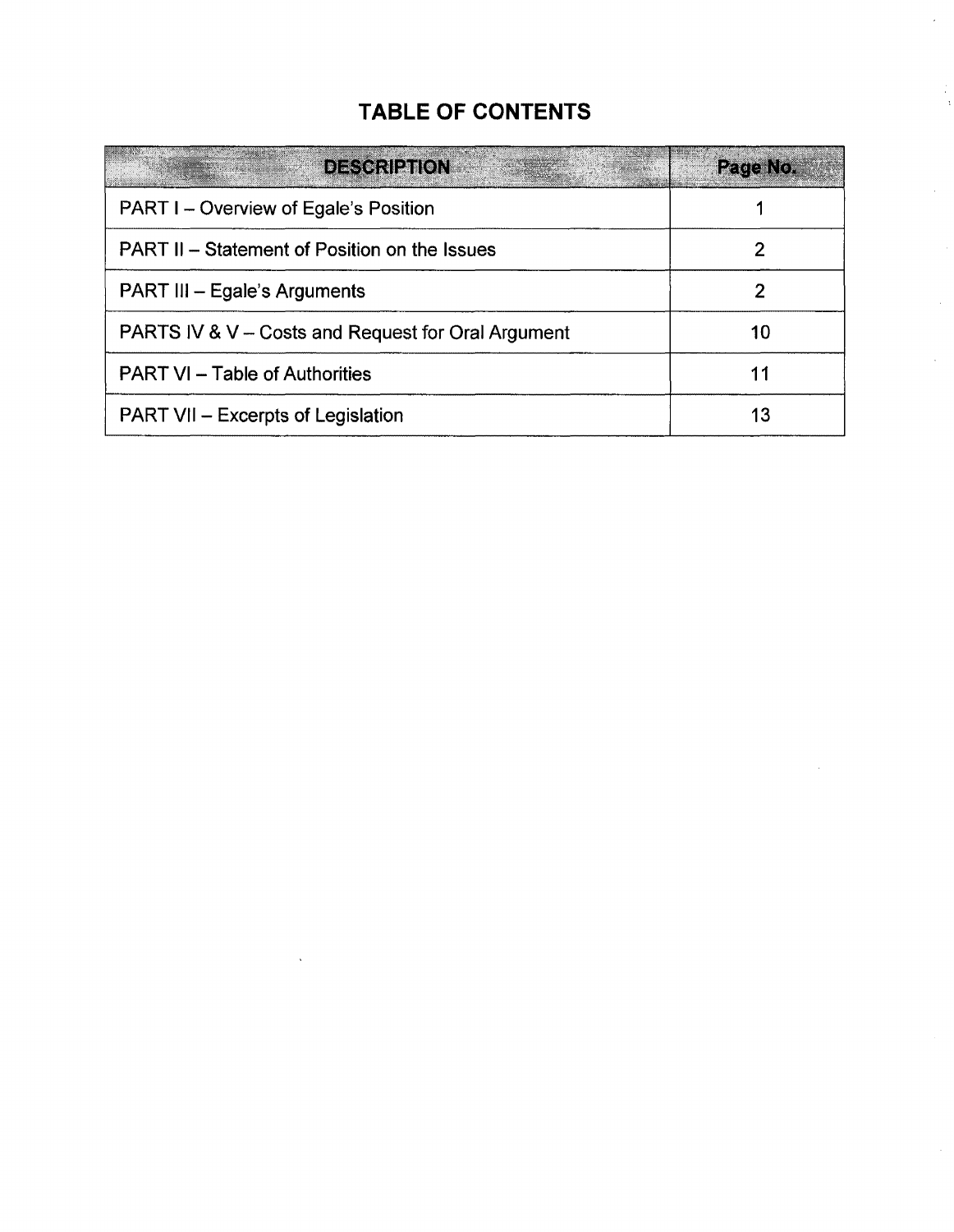# PART I **OVERVIEW OF EGALE'S POSITION**

- 1. The legal issues raised in this appeal are:
	- (a) whether s. 14(1)(b) of the Saskatchewan Human Rights Code ("the Code") is unconstitutional as an unjustifiable limit on the Charter guarantees of freedom of expression or freedom of religion (or both), and
	- (b) whether the Respondent Whatcott's publications violate s. 14(1)(b).

2. Egale's arguments are restricted to the appropriate analytical framework that should be adopted in answering the constitutional questions and the proper interpretive approach to the legislation.

3. This Court's decision will have a significant impact on the evolution of Canadian human rights jurisprudence as it applies to the rights of lesbians, gays and bisexuals  $(LGBs).<sup>1</sup>$  An endorsement of the reasoning applied in the Court of Appeal below would significantly erode the legislative and constitutional safeguards enacted to protect LGBs from discrimination and harassment. The reasoning of the Court of Appeal in this case is fundamentally flawed in two respects:

- (a) it suggests that different constitutional standards apply in reviewing human rights legislation, and in applying s. 14(1)(b) of the Code, depending on which prohibited ground of discrimination is at issue, resulting in heightened constitutional scrutiny of provisions that afford protection from discrimination based on sexual orientation, and lesser protection under them; and
- (b) it validates a restrictive interpretation of the phrase "sexual orientation", based on a fallacious distinction between orientation and conduct.

<sup>1</sup> This appeal does not directly involve discrimination on the basis of gender identity or the rights of transgender individuals. However, the Court of Appeal's distinction between identity and conduct and its characterization of a prohibited ground of discrimination as a matter of morality, thus worthy of lesser protection, would potentially also affect the development of the rights of transgender individuals.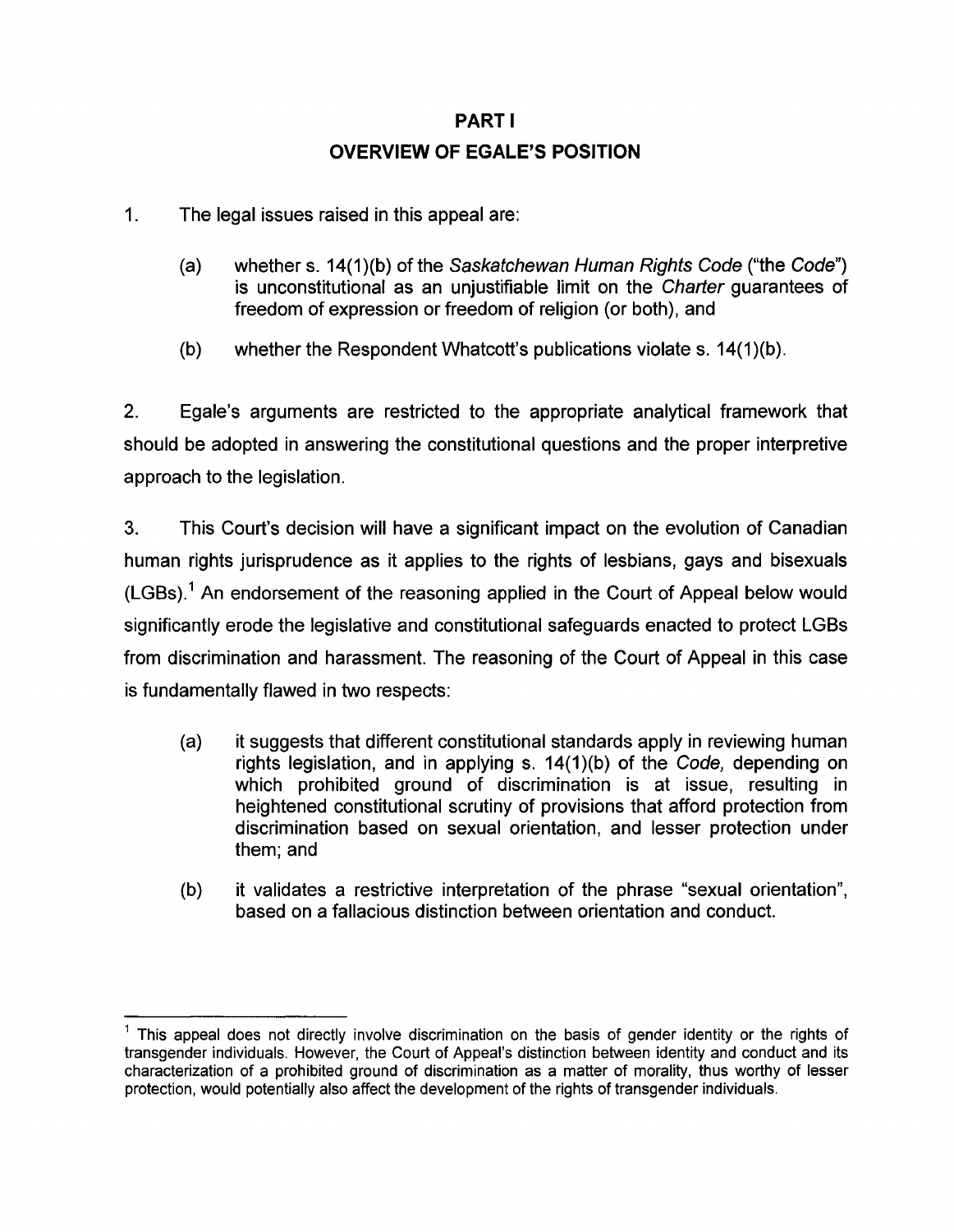4. Contrary to the purposes of the Code, the Court of Appeal's reasoning establishes a dangerous precedent that would limit the scope of protection afforded to LGBs. It would render LGBs' human rights protections more susceptible to constitutional infirmity than comparable statutory protections afforded to racialized and religious minorities, a result inimical to the equality values that underlie s. 15 Charter rights and the Code. Thus, Egale urges this Court to reject the reasoning of the Court of Appeal.

# **PART II STATEMENT OF POSITION ON THE ISSUES**

5. Egale takes no position with respect to the constitutional validity of the impugned legislative provision and no position on whether or not the Respondent's publications violate s. 14(1)(b) of the Code.

6. It bears emphasis that s. 14(1)(b) of the Code, as judicially interpreted, limits its reach to expression that is hateful or contemptuous on the basis of a prohibited ground. Caution is warranted when reading the Respondent Whatcott's extensive discussion of "criticism" or "comment" of same-sex practices. The Code targets only criticism or comment that reaches the high statutory threshold. While Egale does not address it here, careful application of the statutory language to impugned material may be a proper means to balance protection for vulnerable groups against freedom of expression. However, as argued below, erecting a hierarchy of prohibited grounds and severing "conduct" from "sexual orientation" is not a proper means to achieve such a balance, and is inconsistent with Charter equality values and the purposes of the Code.

# **PART III EGALE'S ARGUMENTS**

7. To accept the Respondent Whatcott's submission that s. 14(1)(b) of the Code is unconstitutional, this Court must reverse or distinguish its decision in Canada v. Taylor.<sup>2</sup> Tay/or involved anti-Semitic hate propaganda that was found to violate s. 13(1) of the

<sup>2</sup> Canada v. Tay/or, [1990] 3 S.C.R. 892.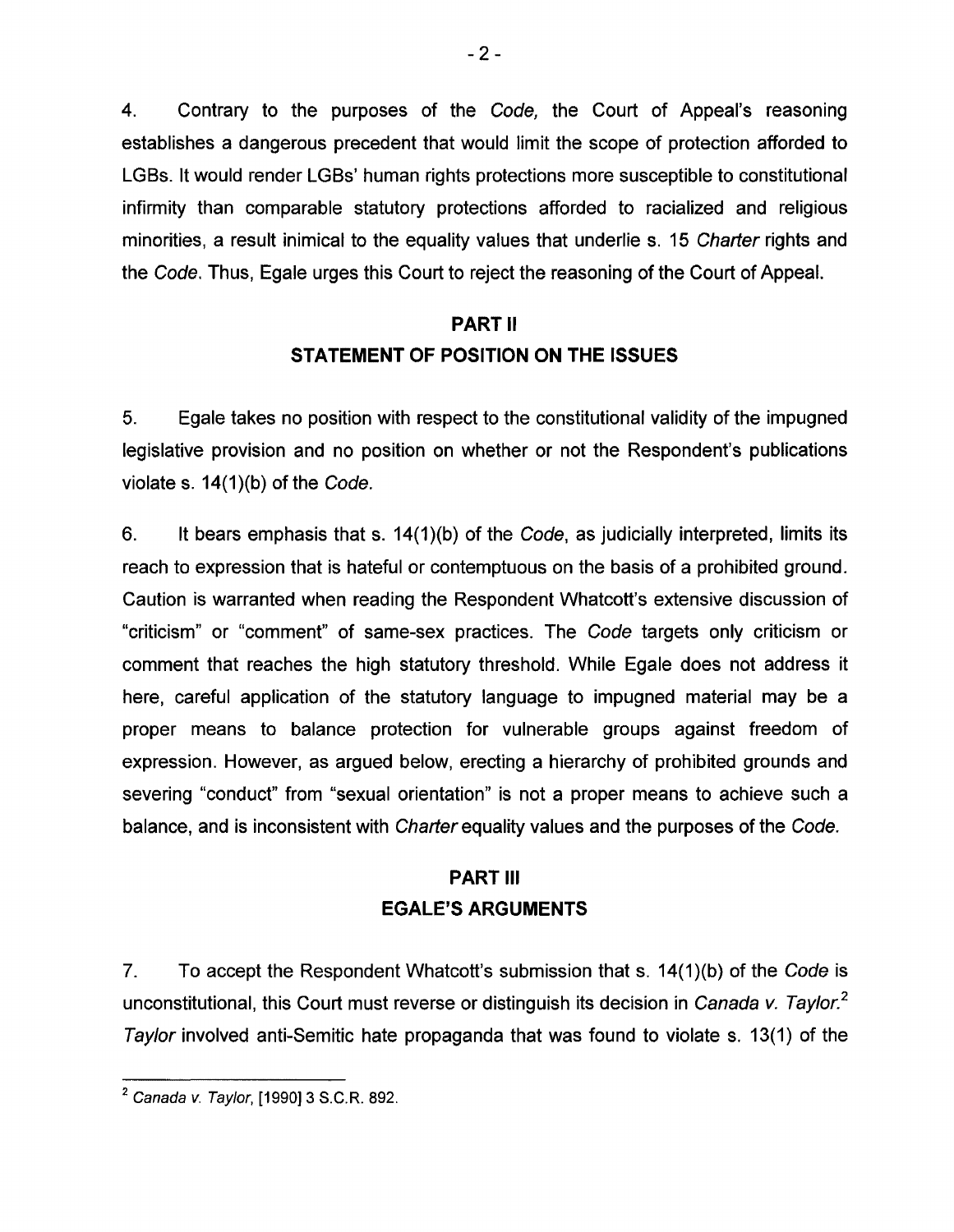Canadian Human Rights Act, a provision similar to s. 14(1)(b) of the Code. This Court held that the legislative provision, properly interpreted, limited the s. 2(b) guarantee of freedom of expression but was reasonable and justifiable under s. 1 of the Charter.

8. In the Court of Appeal below, Justice Smith suggested that Taylor might be distinguishable because, in this case, the impugned publications target individuals based on sexual orientation, rather than race or religion.<sup>3</sup> This conclusion is constitutionally unfounded. As the Federal Court of Appeal ruled in McAleer v. Canada, the fact that the grounds of discrimination in Tay/or (race and religion) were different from the ground involved in this case (sexual orientation) "obviously cannot give rise to the determination and application of different principles" in the constitutional analysis.<sup>4</sup>

9. The first step in any s. 1 inquiry is to examine the importance of the legislative objective.<sup>5</sup> In Taylor, Chief Justice Dickson, for the majority, held that the suppression of hate propaganda was pressing and substantial because:

... messages of hate propaganda undermine the dignity and self-worth of target group members and, more generally, contribute to disharmonious relations among various racial, cultural and religious groups, as a result eroding the tolerance and open-mindedness that must flourish in a multicultural society which is committed to the idea of equality.<sup>6</sup>

10. Homophobic hate propaganda similarly undermines the dignity and self-worth of LGBs. It contributes to disharmonious social relations by eroding the tolerance and open-mindedness that must flourish in a diverse society committed to LGB equality. The only way to distinguish Taylor at this step of the analysis is for this Court to declare that promoting a tolerant society which respects the equality and dignity of LGBs is not as pressing and substantial a legislative concern as promoting racial and religious equality and harmony. This would offend the values underlying s. 15 of the Charter.

<sup>&</sup>lt;sup>3</sup> See para. 124 of Justice Smith's reasons for judgement.

<sup>&</sup>lt;sup>4</sup> McAleer v. Canada (Canadian Human Rights Commission) (re Payzant), [1999] FCJ No. 1095 (F.C.A.) at para. 4.

<sup>5</sup> *R. v.* Oakes, [1986] 1 S.C.R. 103

<sup>6</sup> Taylor, supra at p. 922.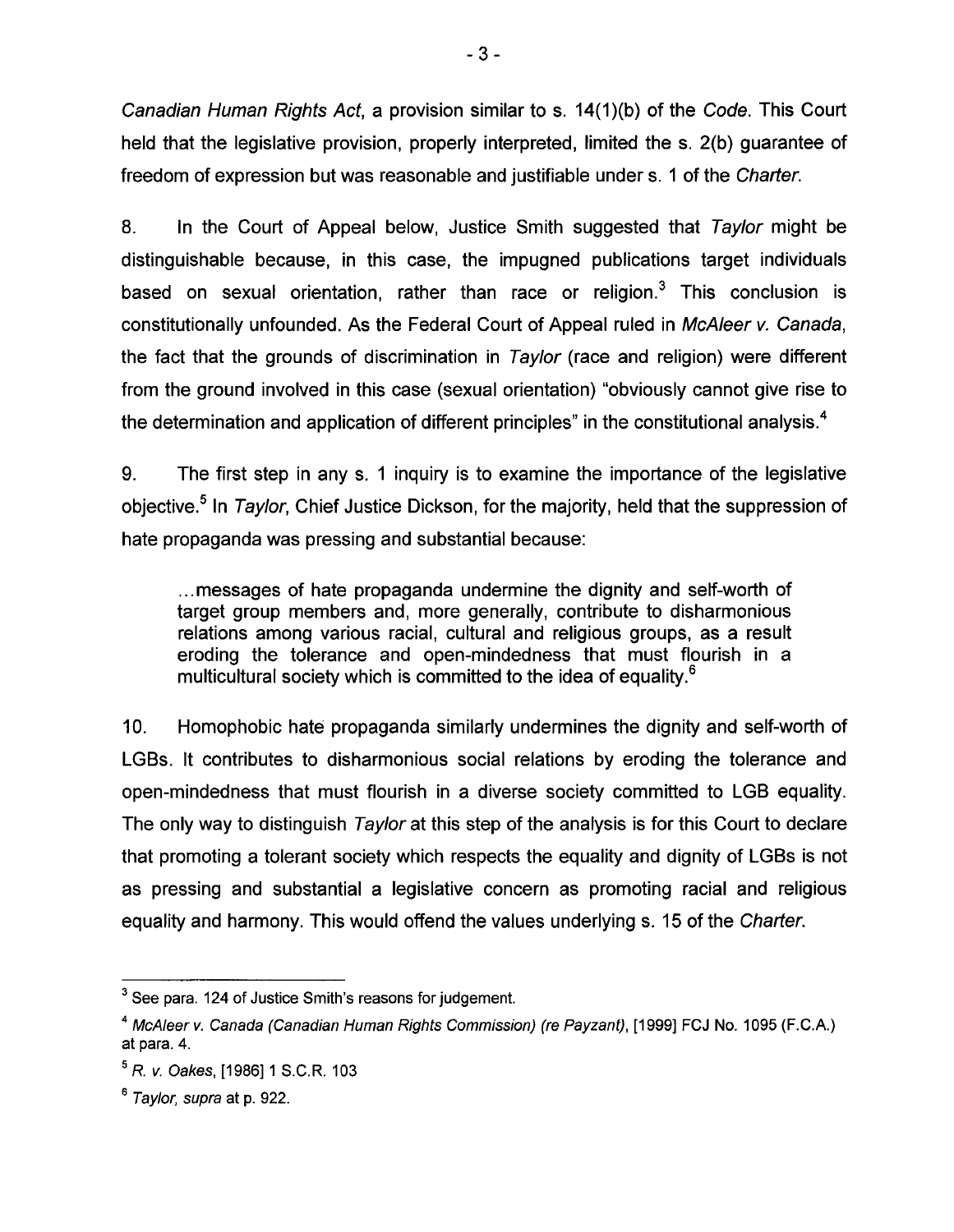11. In any s. 2(b) Charter case, the second step of the s. 1 inquiry, the proportionality analysis, must be conducted in light of the nexus (or lack thereof) between the expression in question and the core values underlying the guarantee. This Court ruled in Keegstra and Taylor that "limitations upon hate propaganda are directed at a special category of expression which strays some distance from the spirit of s. 2(b)" and that such restrictions are therefore easier to justify than other infringements of s.  $2(b)$ .<sup>7</sup>

12. The Court of Appeal suggested that these findings are distinguishable because the propaganda at issue is directed at LGBs rather than racialized or religious minorities. Justice Smith explained: "it is the [sexual] activity, rather than the individuals themselves, to which the polemic in the impugned flyers is directed." Moreover, she held that "questions of sexual morality are questions intricately involved in public policy as well as individual autonomy" and that the type of expression in the impugned flyers therefore lies "near the heart of speech worthy of protection from the chilling effects of legislative prohibition."<sup>8</sup> Similarly, Justice Hunter described the type of expression at issue as "comment on the morality of another's behaviour" and noted that there is "a relatively high degree of tolerance for the language used in [the context of] debates about moral issues."<sup>9</sup> (Justice Sherstobitoff concurred with both decisions).

13. By treating homosexuality, lesbianism and bisexuality as "matters of morality," thus deserving of lesser protection under the Code and Charter, the Court of Appeal adopted an exclusionary, heterosexist perspective. It allowed the discriminatory view by which only heterosexuality is normal to frame its analysis. Opponents of LGB equality routinely label same-sex sexual practices as "immoral". The label is itself a key element of the oppression suffered by LGBs. It is fundamentally offensive to their dignity. The "morality" paradigm is a pretext used to sanitize and legitimize anti-LGB propaganda. In this case, it serves to elevate the constitutional value of anti-LGB propaganda and mask its tenuous relationship with the core values underlying s. 2(b).

*<sup>7</sup>*Ibid. at p. 922; R. v. Keegstra, [1990] 3 S.C.R. 697 at p. 766. See also Rocket v. Royal College of Dental Surgeons of Ontario, [1990] 2 S.C.R. 232 at p. 247.

<sup>&</sup>lt;sup>8</sup> See para. 134 of Justice Smith's reasons for judgement.

<sup>&</sup>lt;sup>9</sup> See para. 62 of Justice Hunter's reasons for judgement.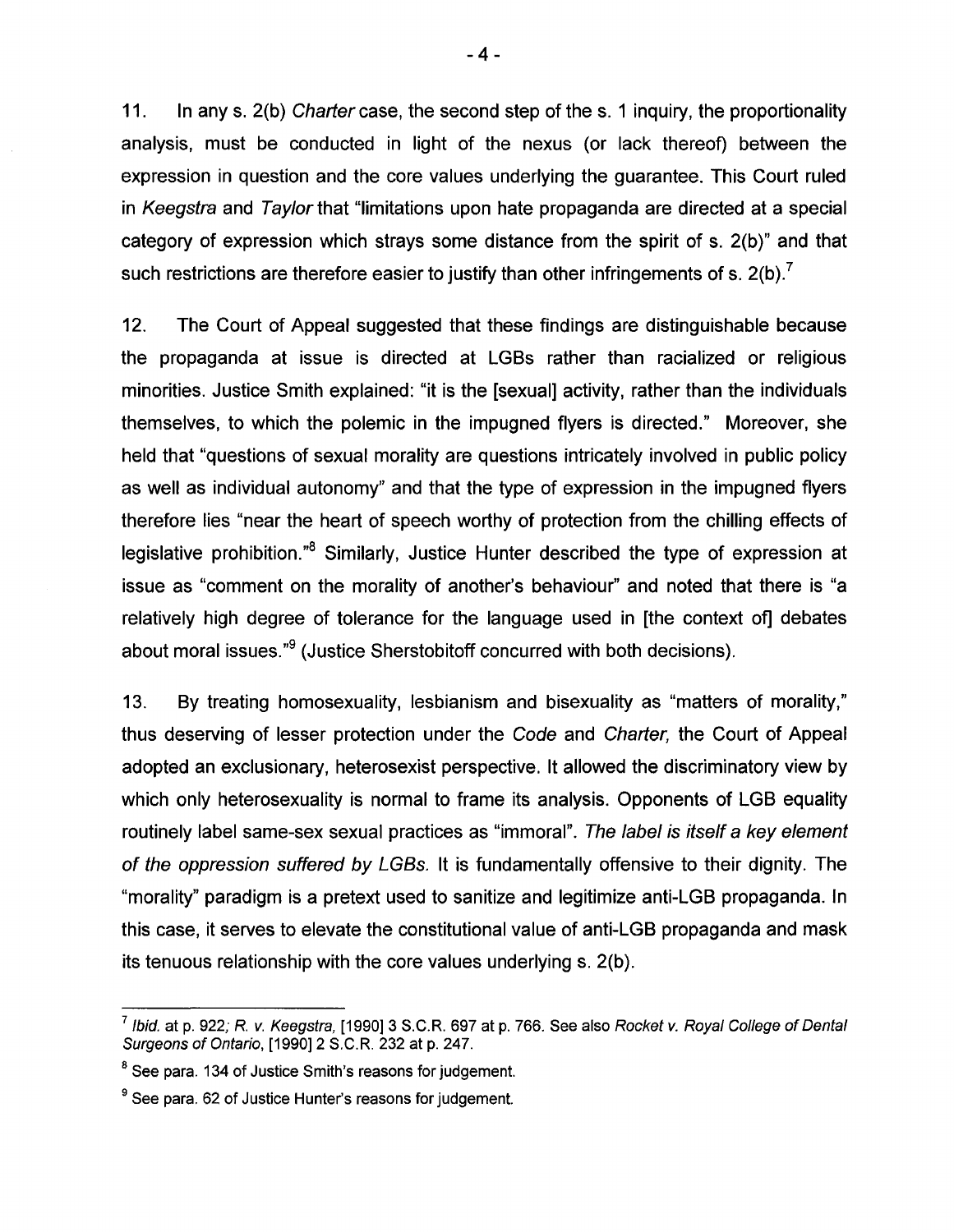14. Whatcott's "morality" discourse<sup>10</sup> must not be permitted to taint this Court's reasoning. Expressions of hate based on sexual orientation cannot be attributed greater constitutional value than expressions of hate based on race, religion, or any other prohibited ground. It is constitutionally impermissible to apply different considerations to the constitutional validity of s. 14(1)(b) of the Code depending on whether the section is being interpreted in the context of hate propaganda based on sexual orientation or based on other prohibited grounds. Section 14(1)(b), as properly interpreted, either passes constitutional muster or it does not. It cannot be constitutional in respect of hate propaganda based on race/religion but unconstitutional in respect of hate propaganda based on sexual orientation.

15. It also cannot be (as Justice Smith suggested<sup>11</sup>) that, for s.14(1)(b) of the Code to be constitutionally valid, "hatred" must take a more restrictive meaning in cases involving propaganda based on sexual orientation. A hierarchy of equality-seeking groups and of prohibited grounds within human rights legislation, which such an approach would construct, is contrary to Charier equality values and the purposes of the Code<sup>12</sup>

16. The "morality" paradigm adopted by the Court of Appeal implicitly incorporates and endorses Whatcott's asserted distinction between sexual orientation and sexual activity. The Respondent asserts that his publications do not violate s.14(1)(b) of the Code because they are directed exclusively at (homo)sexual behaviour, which is not a prohibited ground of discrimination. He argues that human rights legislation (and s. 15 of the Charter) afford LGBs protection from discrimination "for sexual orientation [only], not for conduct. $n13$ 

17. Anti-LGB proponents have often advanced this orientation/conduct distinction in attempts to undermine and erode the constitutional and quasi-constitutional rights of

 $10$  See, for example, paras. 23, 30, 35, 63-66, 72, 84, 85, 91, 93, 112 of the Respondent's factum.

 $11$  See para. 124 of Justice Smith's reasons for judgement.

<sup>&</sup>lt;sup>12</sup> A majority of this Court rejected the notion of a hierarchy of s. 15 grounds in Lavoie v. Canada, [2002] 1 S.C.R. 769, per Bastarache J. at para. 51 and McLachlin C.J. (dissenting, but not on this point) at para. 1.

<sup>&</sup>lt;sup>13</sup> Respondent Whatcott's factum at paras. 62 and 64 (see paras. 61-77 generally).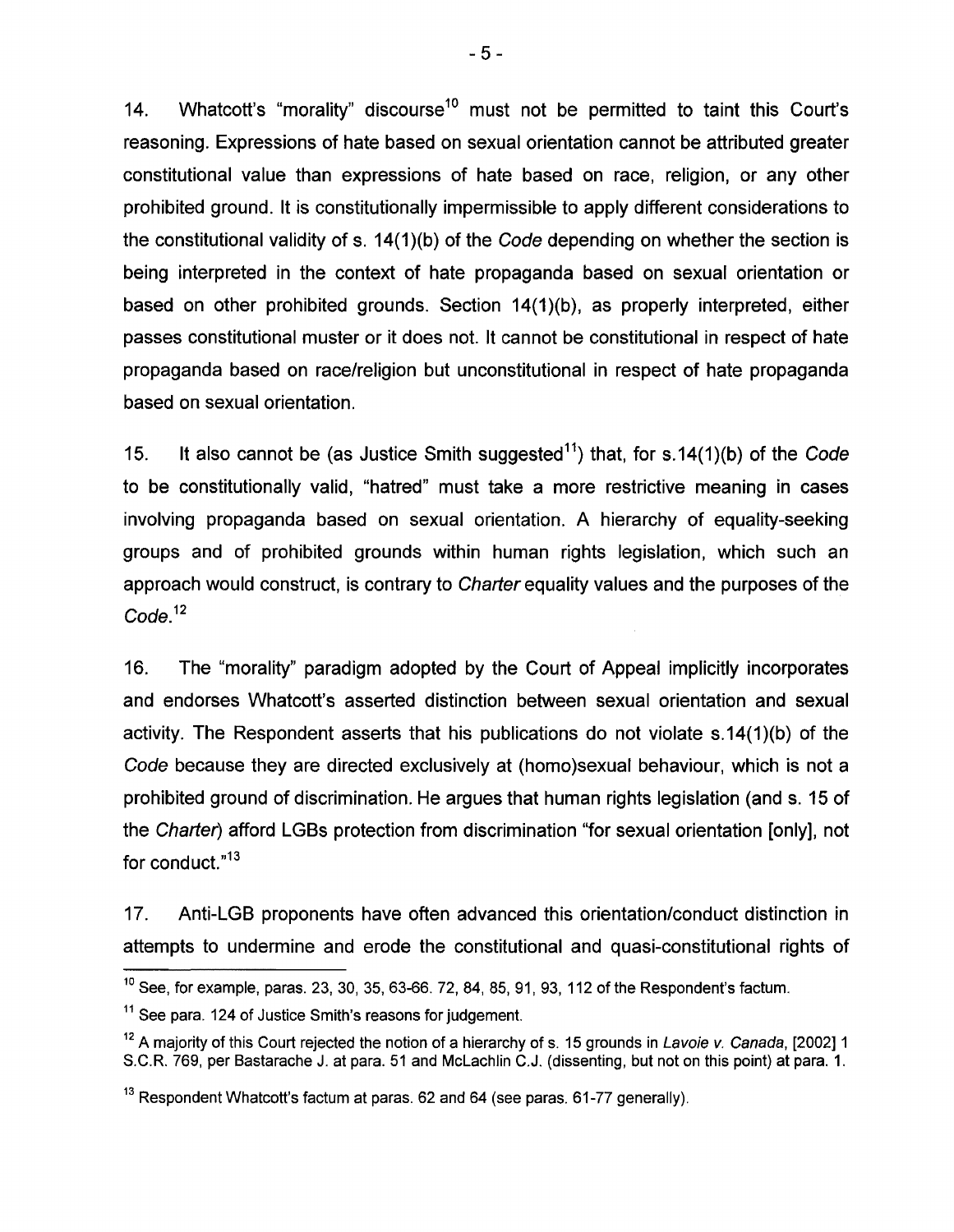LGBs. It has consistently been rejected by this Court<sup>14</sup> and by other courts and tribunals.<sup>15</sup> It must be rejected here.

18. The difficulties in securing protection for LGB rights confirm the importance of rejecting a judicial approach that would undermine them. The inclusion of "sexual orientation" as a prohibited ground of discrimination in human rights statutes, and the recognition of "sexual orientation" as an analogous ground under s. 15 of the Charter, resulted from years of public education campaigns, government lobbying and protracted litigation to achieve legal equality for LGBs. Until the late 1980s, Quebec was the only Canadian jurisdiction that had a statutory prohibition against discrimination based on sexual orientation.<sup>16</sup> Despite widespread harassment and discrimination against LGBs in employment, housing and access to public services, LGBs were not afforded the protection of provincial, territorial or federal human rights legislation. This began to change in 1986-1987, when Ontario and Manitoba amended their statutes to prohibit discrimination based on sexual orientation,<sup>17</sup> but other jurisdictions did not immediately follow suit. The Saskatchewan Human Rights Code was not amended to include "sexual orientation" until 1993.<sup>18</sup> The federal Canadian Human Rights Act (CHRA) was not amended by Parliament to include "sexual orientation" as a prohibited ground of discrimination until 1996 - only after the Ontario Court of Appeal ruled in Haig v. Canada that the CHRA was unconstitutional because it failed to provide LGBs with an avenue of recourse in the event that they suffered discrimination.<sup>19</sup> Alberta took eleven years after this Court in Vriend struck down its human rights statute for failing to provide

<sup>&</sup>lt;sup>14</sup> See, for example, *Egan v. Canada*, [1995] 2 S.C.R. 513 at p. 601; Trinity Western v. B.C. College of Teachers, [2001]1 S.C.R 772 at para. 69 (per L'Heureux Dube, J. dissenting, but not on this point).

<sup>&</sup>lt;sup>15</sup> See, for example, Reference re Marriage Commissioners Appointed under the Marriage Act, 2011 SKCA 3 at para. 107; Hayes v. Barker, [2005] BCHRTD No. 590, aff'd [2008] BCJ No. 592 (C.A.); Bewley v. Ontario, [1997] OHRBID No. 24 at para. 22.

<sup>&</sup>lt;sup>16</sup> Charter of Human Rights and Freedoms, R.S.Q. c. C-12, s. 10, as amended by S.Q. 1977, c.6, s.1.

<sup>&</sup>lt;sup>17</sup> Equality Rights Statute Law Amendment Act, 1986, S.O. 1986, c. 64, s. 18; Human Rights Code, RS.M. 1987, c. H175, s. 9(2)(h).

<sup>&</sup>lt;sup>18</sup> An Act to amend the Saskatchewan Human Rights Code, S.S. 1993, c. 61

<sup>&</sup>lt;sup>19</sup> An Act to amend the Canadian Human Rights Act, S.C. 1996, c. 14; Haig v. Canada, 1992 CanLII 2787 (ON CA)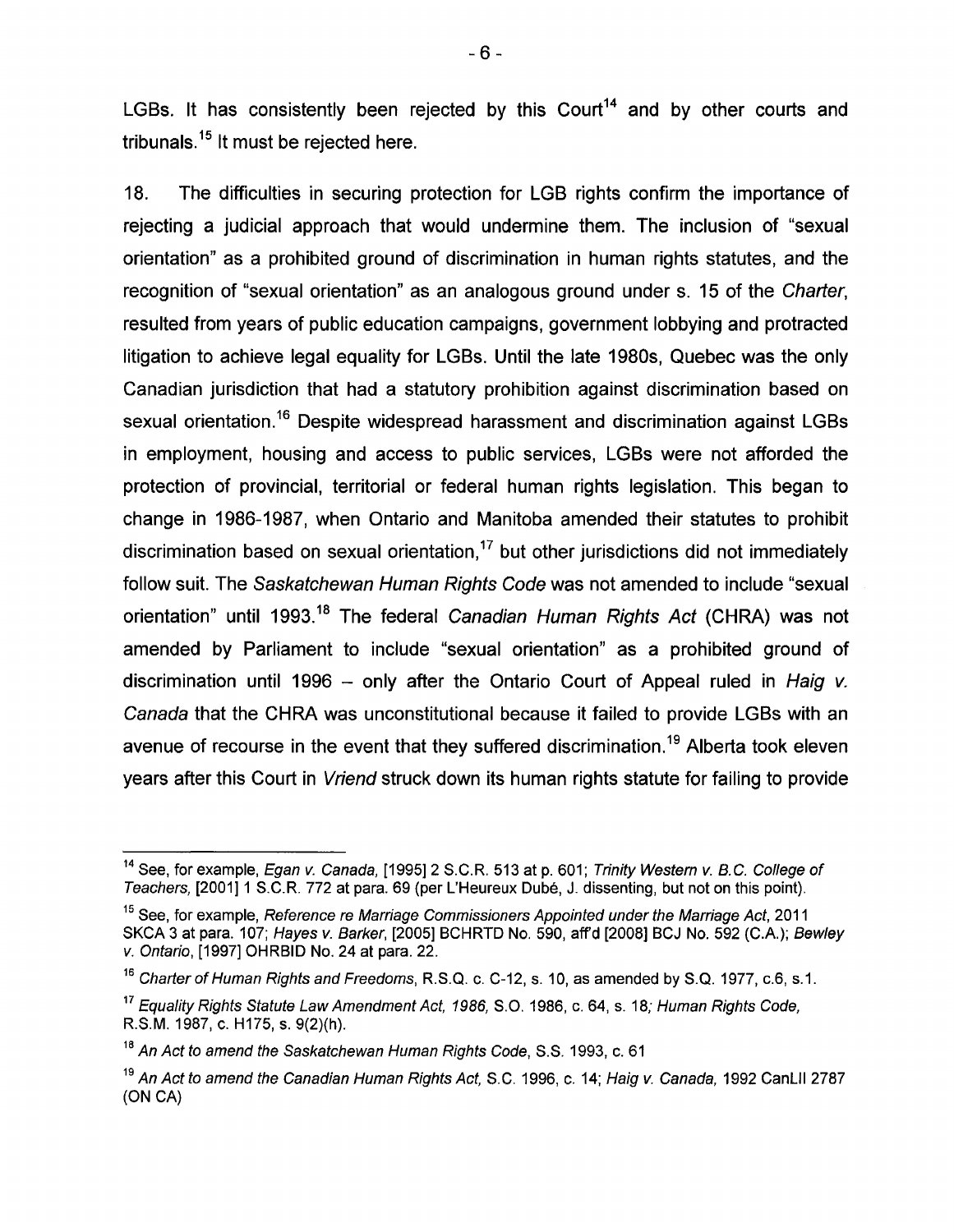LGBs with protection from discrimination based on sexual orientation before passing remedial legislation.<sup>20</sup>

19. Ever since "sexual orientation" became recognized as a prohibited ground of discrimination, the opponents of LGB equality have argued that it should be interpreted narrowly to exclude sexual conduct and thereby minimize the protection afforded to LGBs. This argument contradicts the principle that human rights legislation has a unique quasi-constitutional nature and ought to be interpreted liberally and purposively to advance the underlying policy considerations.<sup>21</sup> As this Court has ruled, embracing broad inclusive interpretations of the prohibited grounds of discrimination furthers the purposes of human rights statutes.<sup>22</sup>

20. In the first case in which this Court had to interpret "sexual orientation", it rejected a narrow interpretation. In *Egan v. Canada*, Justice Cory (for a majority on this point) held:

Sexual orientation is more than simply a "status" that an individual possesses. It is something that is demonstrated in an individual's conduct by the choice of a partner. The Charter protects religious beliefs and religious practice as aspects of religious freedom. So, too, should it be recognized that sexual orientation encompasses aspects of "status" and "conduct" and that both should receive protection.<sup>23</sup>

<sup>&</sup>lt;sup>20</sup> Vriend v. Alberta, [1998] 1 S.C.R. 493; Human Rights, Citizenship and Multiculturalism Amendment Act, S.A. 2009, c. 26. Sexual orientation was read into Newfoundland's Code in 1995: Newfoundland and Labrador (Human Rights Commission) v. Newfoundland and Labrador (Minister of Employment and Labour Relations) (1995),127 D.L.R. (4th) 694.

<sup>&</sup>lt;sup>21</sup> Insurance Corporation of B.C. v. Heerspink, [1982] 2 S.C.R. 145 at pp. 157-158; Ontario Human Rights Commission and O'Malley v. Simpsons-Sears Ltd., [1985]2 S.C.R. 536 at pp. 546-547; Canadian National Railway Co. v. Canada, [1987]1 S.C.R. 1114 at pp. 1134-1136; Robichaud v. Canada, [1987] 2 S.C.R. 84, at pp. 89-90; and Brooks v. Canada Safeway Ltd., [1989]1 S.C.R. 1219 at pp. 1244-1245; University of British Columbia v. Berg, [1993]2 S.C.R. 353, at p. 370; Gould v. Yukon Order of Pioneers, [1996] 1 S.C.R. 571 at para. 120.

<sup>&</sup>lt;sup>22</sup> B. v. Ontario (Human Rights Commission), [2002] 3 S.C.R. 403 at para. 4; Québec (Commission des droits de la personne et des droits de la jeunesse) v. Boisbriand (City), [2000]1 S.C.R. 665 at para. 71.

 $^{23}$  Egan v. Canada, [1995] 2 S.C.R. 513 at p. 601. In subsequent cases, this Court did not restrict its interpretation of "sexual orientation" to include only sexual identity and not sexual conduct. See, for example, M v. H., [1999] 2 S.C.R. 3.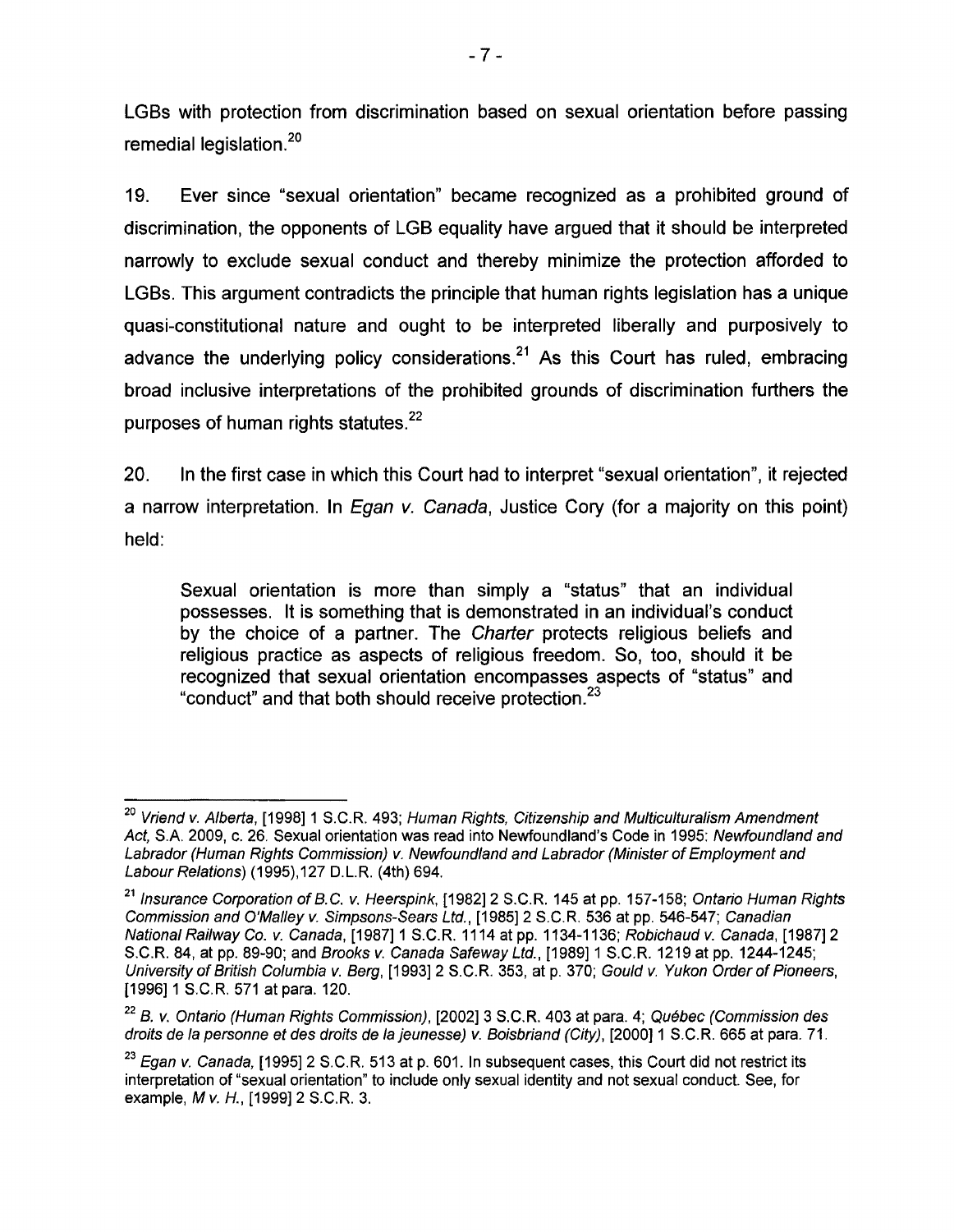21. In defence of the orientation/conduct distinction, Whatcott argues that, since "not all people with same-sex attractions engage in sexual activity with people of the same sex", criticism of same-sex sexual conduct is not necessarily directed at "all those with same sex attractions".<sup>24</sup> This is analogous to the discredited argument – rejected by this Court in Brooks - that because not all women become pregnant, discrimination based on pregnancy is not a form of sex discrimination.<sup>25</sup>

22. Whatcott also argues that "some people without same-sex attractions may... engage in same-sex sexual activities, [thus ... ] one cannot say that criticism of same-sex sexual activities is directed [only at...] those with same-sex attractions.<sup>726</sup> This argument ignores the profound connection between sexual orientation and sexual behaviour. As Justice L'Heureux-Dubé wrote in Trinity Western (dissenting, but not on this point):

The status/conduct or identity/practice distinction for homosexuals and bisexuals should be soundly rejected, as per Madam Justice Rowles: "Human rights law states that certain practices cannot be separated from identity, such that condemnation of the practice is a condemnation of the person" ... This is not to suggest that engaging in homosexual behaviour automatically defines a person as homosexual or bisexual, but rather is meant to challenge the idea that it is possible to condemn a practice so central to the identity of a protected and vulnerable minority without thereby discriminating against its members and affronting their human dignity and personhood.<sup>2</sup>

23. The proposed distinction between sexual orientation and sexual conduct is a false dichotomy. It is utterly incompatible with the lived reality of LGBs, who legitimately experience condemnation of same-sex sexual conduct as a denunciation of their very being/identity. Sexual practices are such an intimately central aspect of an individual's self-identity that it is unreasonable to suggest that same-sex sexual conduct can be divorced from LGBs themselves.

<sup>&</sup>lt;sup>24</sup> Factum of the Respondent Whatcott at para. 63.

<sup>&</sup>lt;sup>25</sup> Brooks, supra at p. 1247.

 $26$  Factum of the Respondent Whatcott at para. 53 (emphasis in original).

*<sup>27</sup>* Trinity Western, supra at para. 69.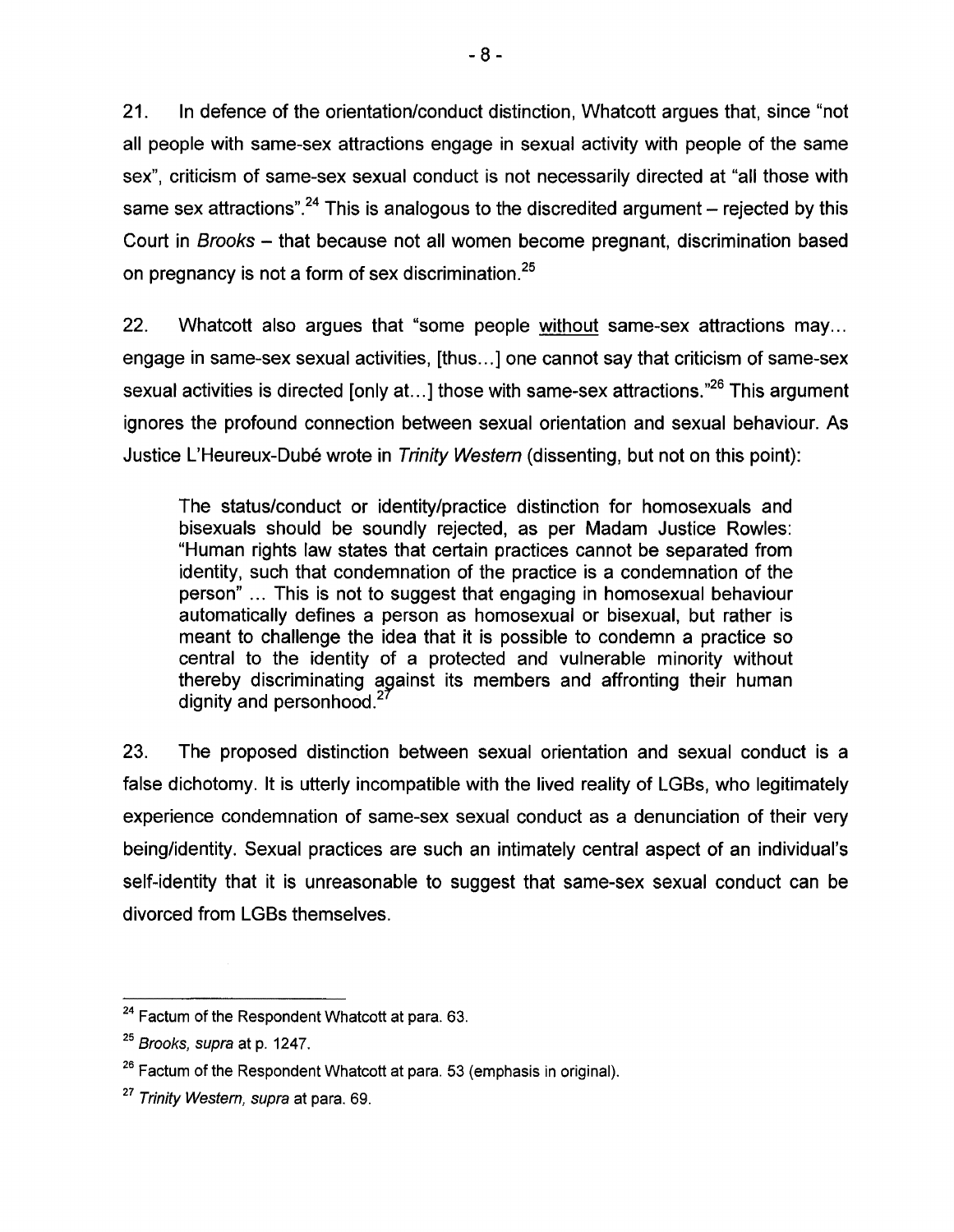24. If Whatcott's narrow interpretation of "sexual orientation" prevails, LGBs would be deprived of any meaningful protection from discrimination. While the present appeal is this Court's first which may turn on the orientation/conduct dichotomy, lower tribunals have concretized the statements in *Egan* and Trinity Western in resolving particular cases. Addressing a complaint under the broadcasters' Code of Ethics, the Canadian Broadcast Standards Council rejected the orientation/conduct distinction as "fatuous and unsustainable." It rejected the radio host's defence that she was speaking about practices not individuals, on the basis that gays' and lesbians' sexual practices are "inseparable from their personas".<sup>28</sup> Similarly, as the B.C. Human Rights Tribunal has noted, if protection from discrimination on the basis of sexual orientation affected only orientation, but not associated behaviours, "the prohibition on discrimination on the basis of sexual orientation would offer scant protection indeed."<sup>29</sup>

25. The restrictive interpretation proposed by Whatcott would prohibit firing a person for "being" gay, but not for having sex with his male partner. It would permit a hotel operator to deny a room to a lesbian couple, arguing that the discrimination was based on the "conduct" of two women sharing a bed, as opposed to the sexual orientation of the women. $30$  A landlord could refuse to rent an apartment to a family headed by a gay couple, arguing that the discrimination was based on the "conduct" of the two men parenting a child and sharing a home, rather than on their sexual orientation. To avoid liability for a human rights violation, most anti-LGB discriminatory acts could easily be characterized as directed at some form of "conduct". Acceding to this argument would eviscerate human rights protections for LGBs.

26. Although the Court of Appeal did not outright accept Whatcott's argument that "sexual orientation" excludes sexual conduct, Justice Smith nevertheless incorporated the orientation/conduct distinction into her analysis of whether the impugned publications violate s. 14(1)(b) of the Code. She found that disapproval of same-sex

<sup>&</sup>lt;sup>28</sup> CFYI-AM re the Dr. Laura Schlessinger Show, [2000] CBSCD No. 1 at paras. 53-55.

<sup>&</sup>lt;sup>29</sup> Hayes *v. Barker, supra* at para. 22.

<sup>&</sup>lt;sup>30</sup> See, for example, "Accommodations/Sexual Orientation" in PEI Human Rights Commission Complaint Update at http://www.gov.pe.ca/humanrights/releases/may22-01.php3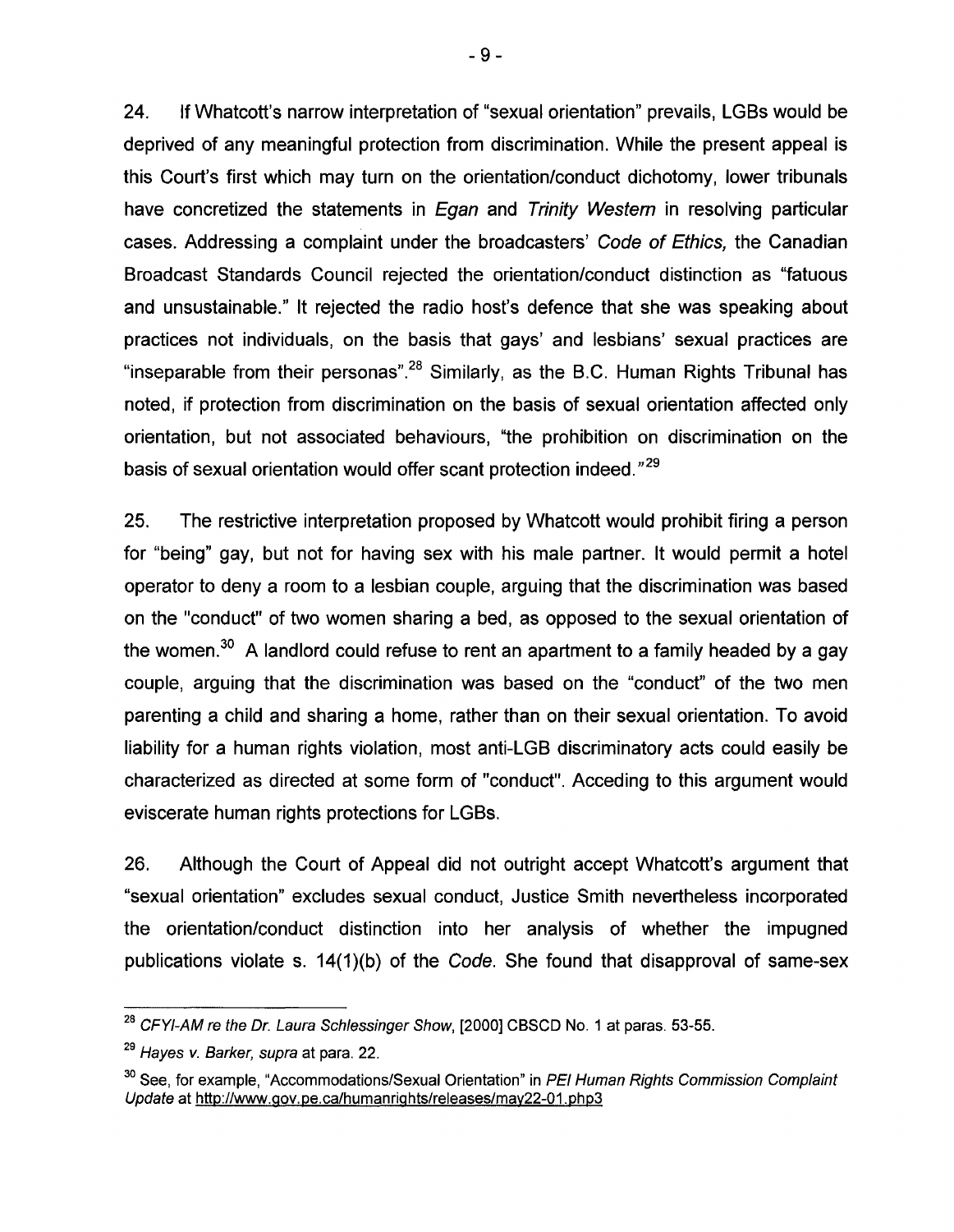sexual activities, as opposed to the disapproval of LGBs themselves, rendered the content of the publications less likely to be the sort of hateful message that falls within the scope of s.  $14(1)(b)$  of the Code.<sup>31</sup> Justice Hunter similarly situated the Respondent's flyers in a "debate on the morality of behaviour."<sup>32</sup> This reasoning, which lends credence to the orientation/conduct distinction, is inconsistent with Canadian human rights jurisprudence. If endorsed by this Court, it would constitute a departure from established principles that would erode the significant equality gains achieved by LGBs over the past three decades.

27. Whatever the ultimate decision of this Court on the facts of this case, Egale urges the Court to reject the orientation/conduct distinction in its reasoning. Based on the above submissions, Egale also urges the Court to decide the appeal without resort to the heterosexist "morality" discourse that tainted the reasons of the Court of Appeal below, and without endorsing a constitutional analysis that creates a hierarchy among prohibited grounds of discrimination.

# **PARTS IV & V COSTS AND REQUEST FOR ORAL ARGUMENT**

28. Egale is not seeking an order for costs and asks that no costs be awarded against it, other than as provided for in the order of Justice Abella dated June 10,2011.

29. Egale requests leave of the Court to make oral submissions at the hearing of this appeal. Egale requests 15 minutes or such other time as this Court deems appropriate.

ALL OF WHICH IS RESPECTFULLY SUBMITTED.

Petersen CK GOLDBLATT MITCHELL LLP

<sup>&</sup>lt;sup>31</sup> See para. 133 of Justice Smith's reasons for judgement.

<sup>&</sup>lt;sup>32</sup> See para. 62 of Justice Hunter's reasons for judgement.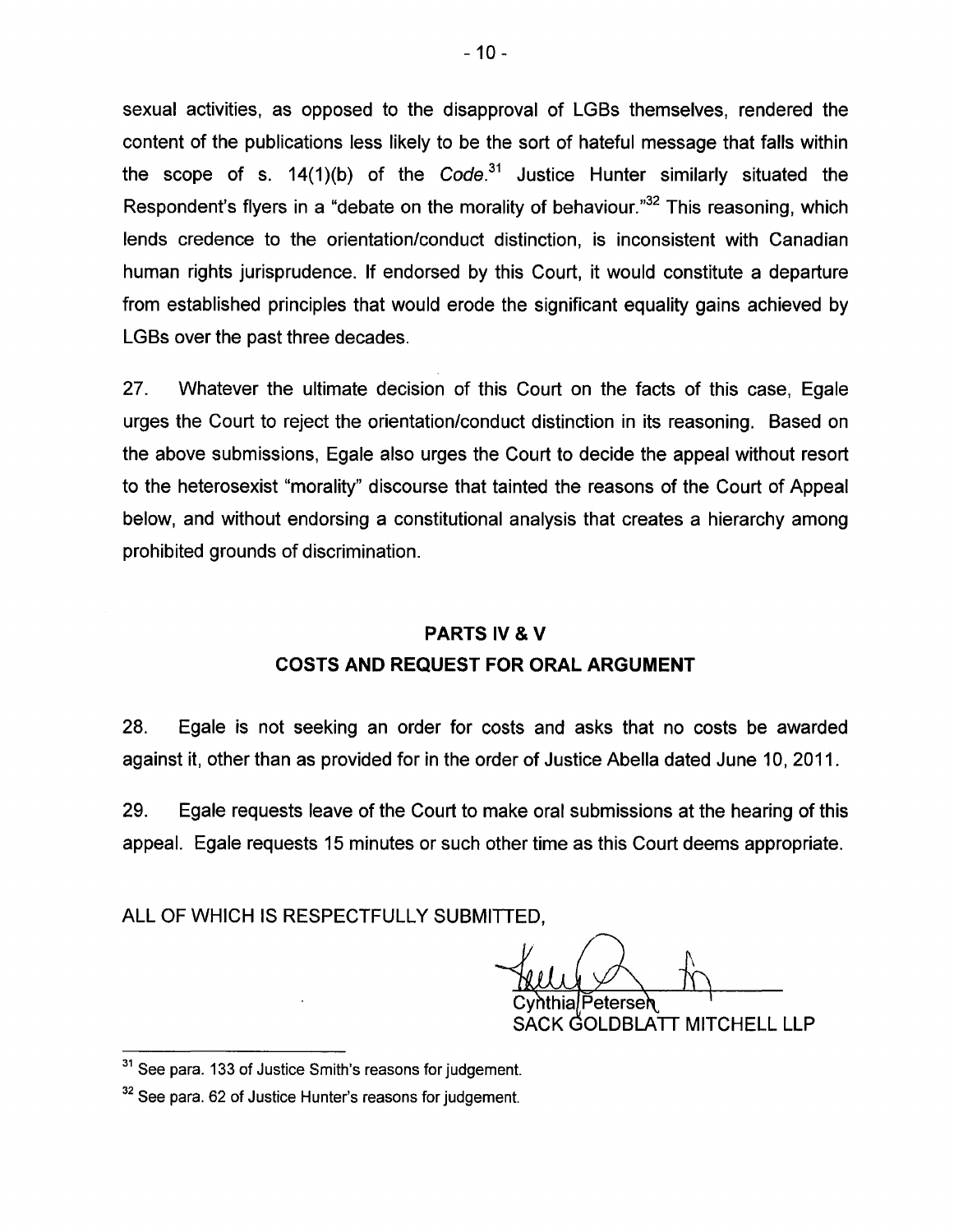# PART VI **TABLE OF AUTHORITIES**

| <b>Case law</b>                                                                                                                                                   | <b>Paragraphs</b> |
|-------------------------------------------------------------------------------------------------------------------------------------------------------------------|-------------------|
| B. v. Ontario (Human Rights Commission), [2002] 3 S.C.R. 403                                                                                                      | 19                |
| Bewley v. Ontario, [1997] OHRBID No. 24                                                                                                                           | 17                |
| Brooks v. Canada Safeway Ltd., [1989] 1 S.C.R. 1219                                                                                                               | 19, 21            |
| Canada v. Taylor, [1990] 3 S.C.R. 892                                                                                                                             | 7, 8, 9,<br>10,11 |
| Canadian National Railway Co. v. Canada, [1987] 1 S.C.R. 1114                                                                                                     | 19                |
| CFYI-AM re the Dr. Laura Schlessinger Show, [2000] CBSCD No. 1                                                                                                    | 24                |
| Egan v. Canada, [1995] 2 S.C.R. 513                                                                                                                               | 17, 20, 24        |
| Gould v. Yukon Order of Pioneers, [1996] 1 S.C.R. 571                                                                                                             | 19                |
| Haig v. Canada, 1992 CanLII 2787 (ON CA)                                                                                                                          | 18                |
| Hayes v. Barker, [2005] BCHRTD No. 590, aff'd [2008] BCJ No. 592 (C.A.)                                                                                           | 17, 24            |
| Insurance Corporation of B.C. v. Heerspink, [1982] 2 S.C.R. 145                                                                                                   | 19                |
| Lavoie v. Canada, [2002] 1 S.C.R. 769                                                                                                                             | 15                |
| M v. H., [1999] 2 S.C.R. 3                                                                                                                                        | 20                |
| McAleer v. Canada (Canadian Human Rights Commission) (re Payzant), [1999]<br>FCJ No. 1095 (F.C.A.)                                                                | 8                 |
| Newfoundland and Labrador (Human Rights Commission) v. Newfoundland and<br>Labrador (Minister of Employment and Labour Relations) (1995), 127 D.L.R. (4th)<br>694 | 18                |
| Ontario Human Rights Commission and O'Malley v. Simpsons-Sears Ltd., [1985]<br>2 S.C.R. 536                                                                       | 19                |
| Québec (Commission des droits de la personne et des droits de la jeunesse) v.<br>Boisbriand (City), [2000] 1 S.C.R. 665                                           | 19                |
| R. v. Keegstra, [1990] 3 S.C.R. 697                                                                                                                               | 11                |
| R. v. Oakes, [1986] 1 S.C.R. 103                                                                                                                                  | 9                 |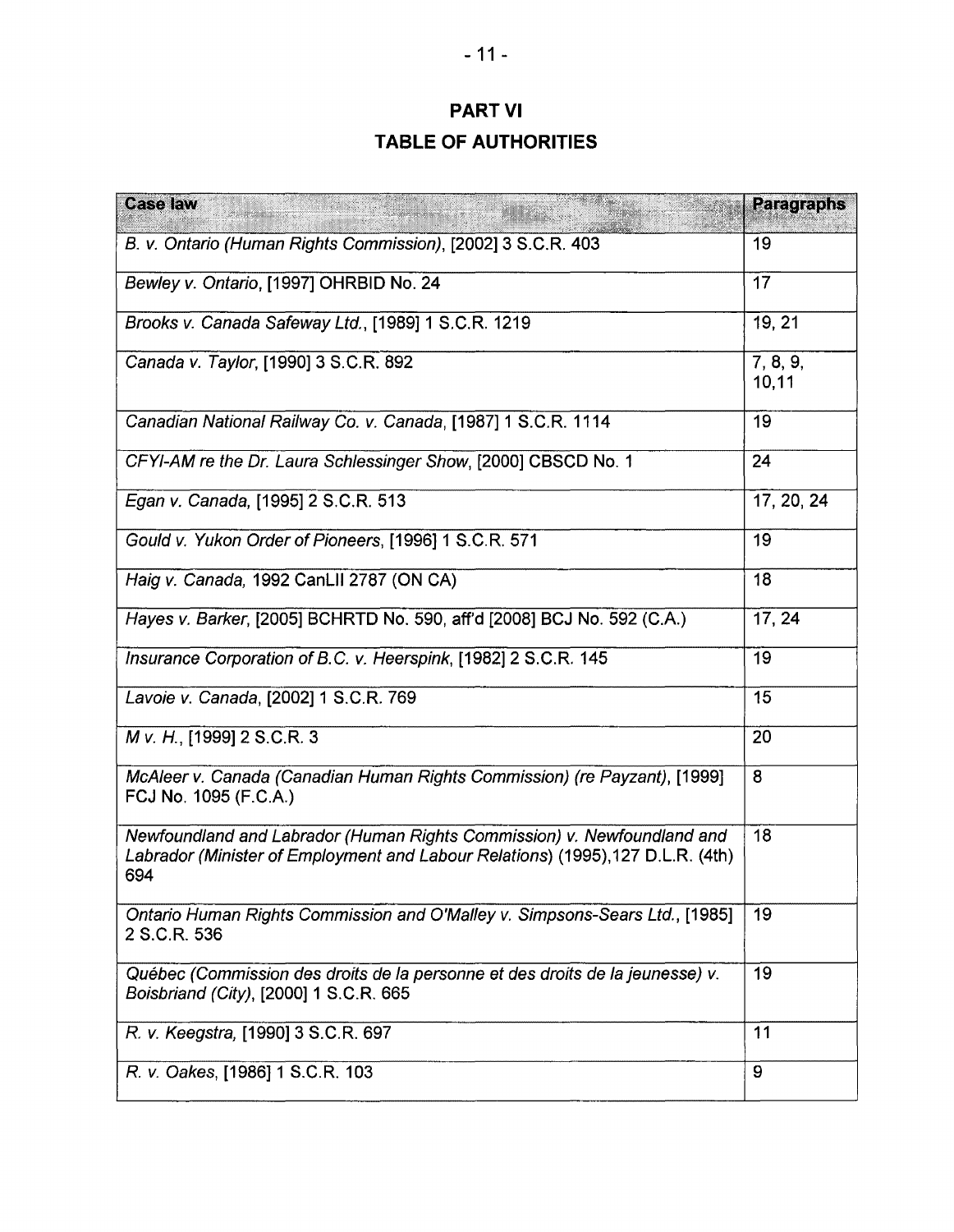| Reference re Marriage Commissioners Appointed under the Marriage Act, 2011<br>SKCA 3                                                                                                  | 17                                     |
|---------------------------------------------------------------------------------------------------------------------------------------------------------------------------------------|----------------------------------------|
| Robichaud v. Canada, [1987] 2 S.C.R. 84                                                                                                                                               | 19                                     |
| Rocket v. Royal College of Dental Surgeons of Ontario, [1990] 2 S.C.R. 232                                                                                                            | 11                                     |
| Trinity Western v. B.C. College of Teachers, [2001] 1 S.C.R. 772                                                                                                                      | 17, 22, 24                             |
| University of British Columbia v. Berg, [1993] 2 S.C.R. 353                                                                                                                           | 19                                     |
| Vriend v. Alberta, [1998] 1 S.C.R. 493                                                                                                                                                | 18                                     |
| Whatcott v. Saskatchewan (Human Rights Tribunal), 2010 SKCA 26                                                                                                                        | 8, 12, 13,<br>15, 26                   |
| <b>Statutory Provisions</b>                                                                                                                                                           |                                        |
| An Act to amend the Canadian Human Rights Act, S.C. 1996, c. 14                                                                                                                       | 18                                     |
| An Act to amend the Saskatchewan Human Rights Code, S.S. 1993, c. 61                                                                                                                  | 18                                     |
| Canadian Charter of Rights and Freedoms as found in the Constitution Act,<br>1982, being Schedule B to the Canada Act 1982 (U.K.), 1982, c. 11, sections 1,<br>$2(a)$ , $2(b)$ and 15 | 4, 7, 10, 11,<br>13, 15, 16,<br>18, 20 |
| Canadian Human Rights Act, RSC 1985, c. H-6, sections 13(1)                                                                                                                           | $\overline{7}$                         |
| Charter of Human Rights and Freedoms, R.S.Q. c. C-12, s. 10, as amended by<br>S.Q. 1977, c.6, s.1.                                                                                    | 18                                     |
| Equality Rights Statute Law Amendment Act, 1986, S.O. 1986, c. 64, s. 18                                                                                                              | 18                                     |
| Human Rights, Citizenship and Multiculturalism Amendment Act, S.A. 2009, c.<br>26                                                                                                     | 18                                     |
| Human Rights Code, R.S.M. 1987, c. H175, s. 9(2)(h)                                                                                                                                   | 18                                     |
| Saskatchewan Human Rights Code, SS 1979, c. S-24.1, section 14(1)(b)                                                                                                                  | 5, 6, 7, 14,<br>15, 16, 26             |
| <b>Articles, Secondary Sources, and Other Materials</b>                                                                                                                               |                                        |
| "Accommodations/Sexual Orientation" in PEI Human Rights Commission<br><b>Complaint Update</b>                                                                                         | 25                                     |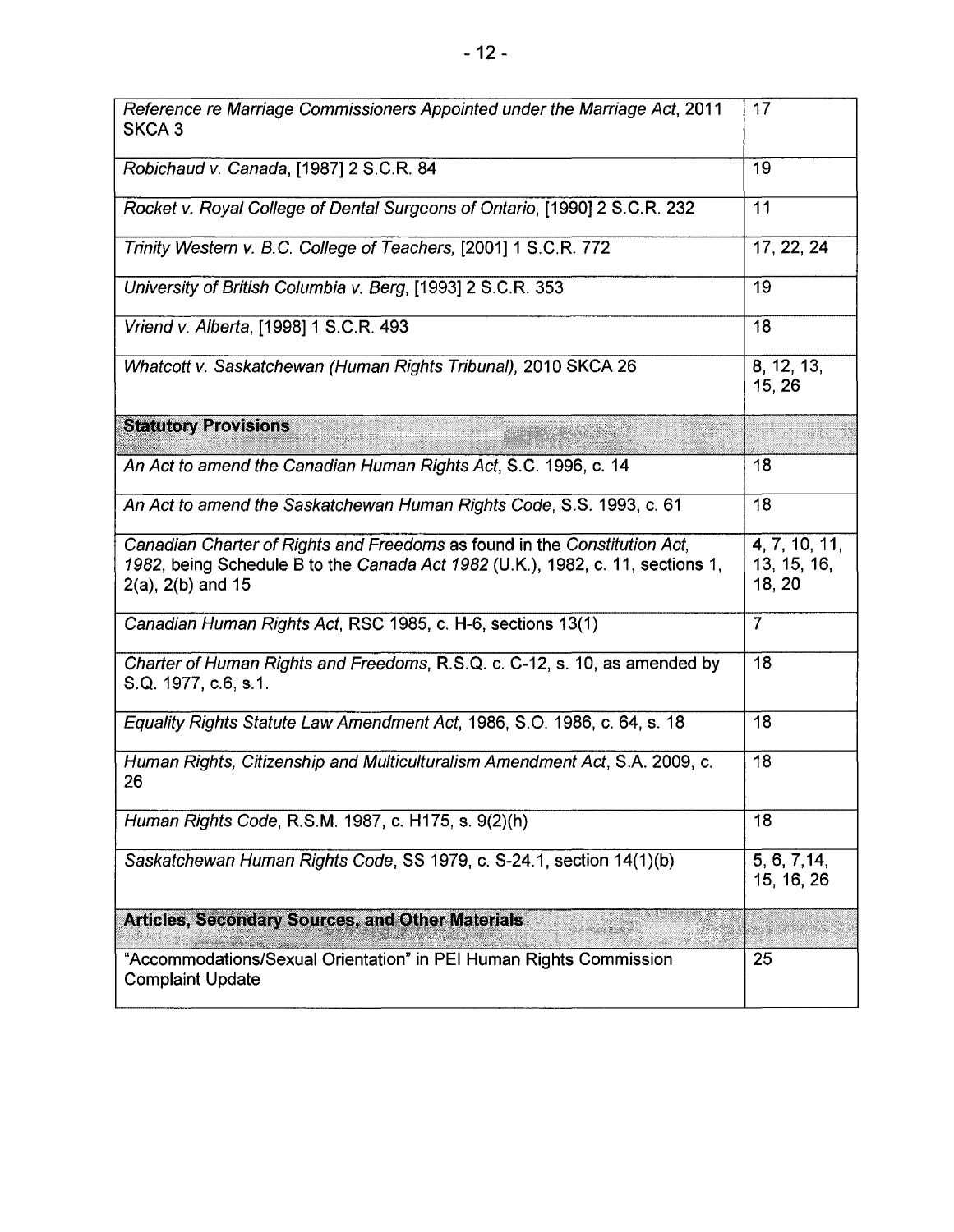# - 13-

### PART VII

### EXCERPTS OF LEGISLATION

### Relevant Provisions of:

### Canadian Charter of Rights and Freedoms as found in the Constitution Act, 1982, being Schedule B to the Canada Act 1982 (U.K.), 1982, c. 11

Rights and freedoms in Canada

1. The Canadian Charter of Rights and Freedoms guarantees the rights and freedoms set out in it subject only to such reasonable limits prescribed by law as can be demonstrably justified in a free and democratic society.

Fundamental freedoms

2. Everyone has the following fundamental freedoms:

(a) freedom of conscience and religion;

(b) freedom of thought, belief, opinion and expression, including freedom of the press and other media of communication;

Equality before and under law and equal protection and benefit of law 15. (1) Every individual is equal before and under the law and has the right to the equal

protection and equal benefit of the law without discrimination and, in particular, without discrimination based on race, national or ethnic origin, colour, religion, sex, age or mental or physical disability.

### Charte canadienne des droits et libertes, Partie I de la Loi Constitutionnelle de 1982

Droits et libertés au Canada

1. La Charte canadienne des droits et libertés garantit les droits et libertés qui y sont énoncés. Ils ne peuvent être restreints que par une règle de droit, dans des limites qui soient raisonnables et dont la justification puisse se démontrer dans le cadre d'une société libre et démocratique.

Libertés fondamentales

2. Chacun a les libertés fondamentales suivantes :

a) liberté de conscience et de religion;

b) liberté de pensée, de croyance, d'opinion et d'expression, y compris la liberté de la presse et des autres moyens de communication;

Egalite devant la loi, egalite de benefice et protection egale de la loi

15. (1) La loi ne fait acception de personne et s'applique également à tous, et tous ont droit à la même protection et au même bénéfice de la loi, indépendamment de toute discrimination, notamment des discriminations fondees sur la race, I'origine nationale ou ethnique, la couleur, la religion, Ie sexe, I'age ou les deficiences mentales ou physiques.